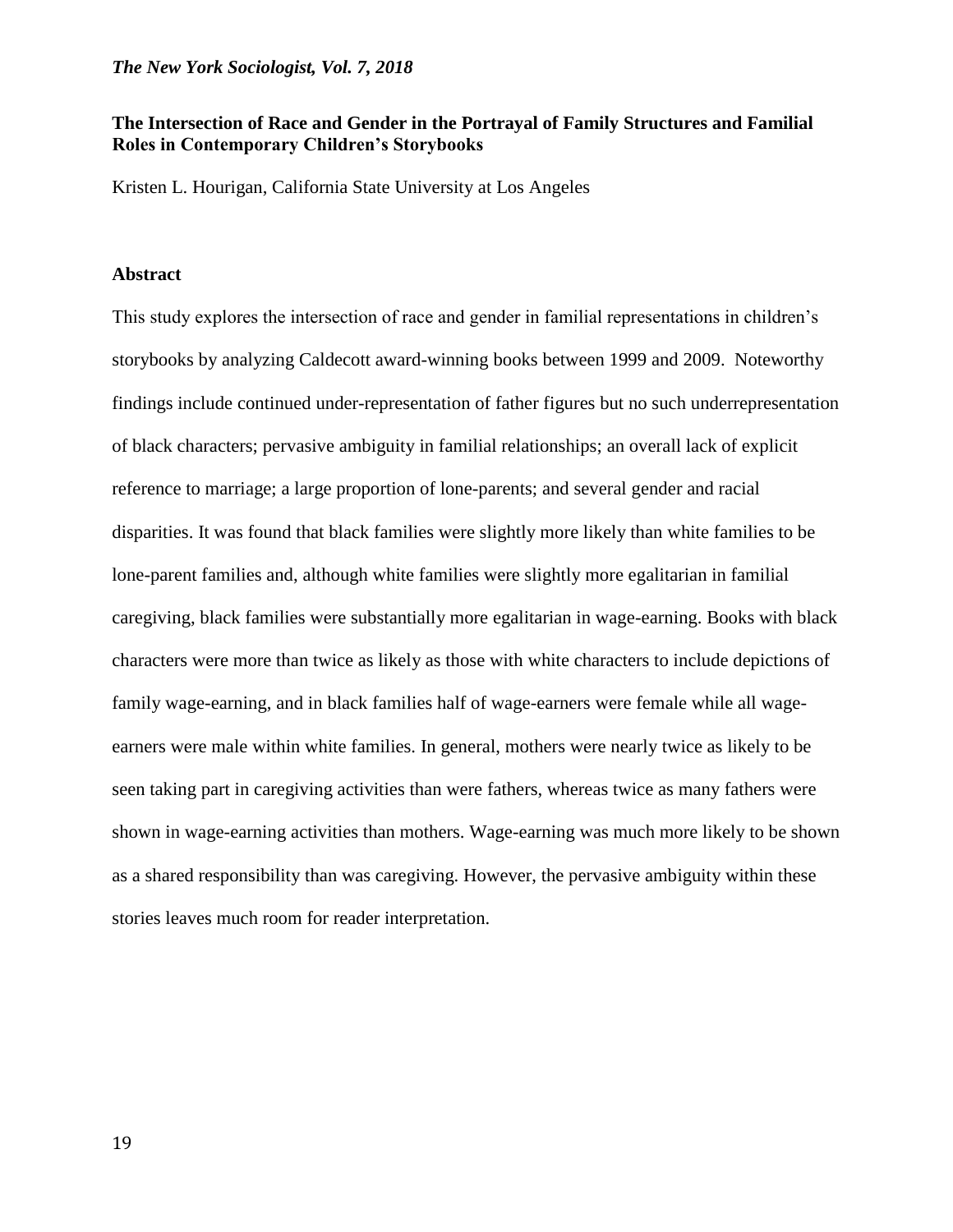#### **INTRODUCTION**

Within many cultures, storytelling and children's books are used to transmit societal values, ideals, meanings, roles, attitudes and social norms (Kohler-Flynn 2003; Kortenhaus and Demarest 1993; Roberts, Dean and Holland 2005). Children's literature is a well-suited medium for examination of the messages children are receiving via the media. It is widely accessible and used for both recreation and instruction. It also has a long 'shelf life' compared to other forms of media, as many collections found in classrooms, public libraries and homes include books from a range of decades (Flannery-Quinn 2003). As Heintz (1987) pointed out, "If picture books are indeed tools for developing children's self-concepts and their ideas of society, then we should be concerned about the kind of images that are being transmitted to children" (67).

Some believe that the "simplified and stereotyped images" often seen in children's books result in an "idealized version of the truth" (Weitzman et al. 1972:1147-8). These researchers speculate that in order for the most healthy development of self-esteem, children of all types and from all family forms must have the recurrent experience of seeing themselves mirrored in the stories they read. From cultural artifacts such as children's books, young readers come to form ideas and expectations about their current families as well as about their future roles as parents (Flannery-Quinn 2003).

The vast majority of past explorations of children's literature have focused on portrayals of gender, race and ethnicity. Relatively few have studied familial depictions. This paper seeks to gain an objective snapshot of family structures and roles portrayed in children's literature by considering what family structures are depicted as well as which family members are seen in wage-earning or caregiving roles. It examines whether or not diversity in family structures and/or roles vary by character gender and race. It also analyzes representations of family structures and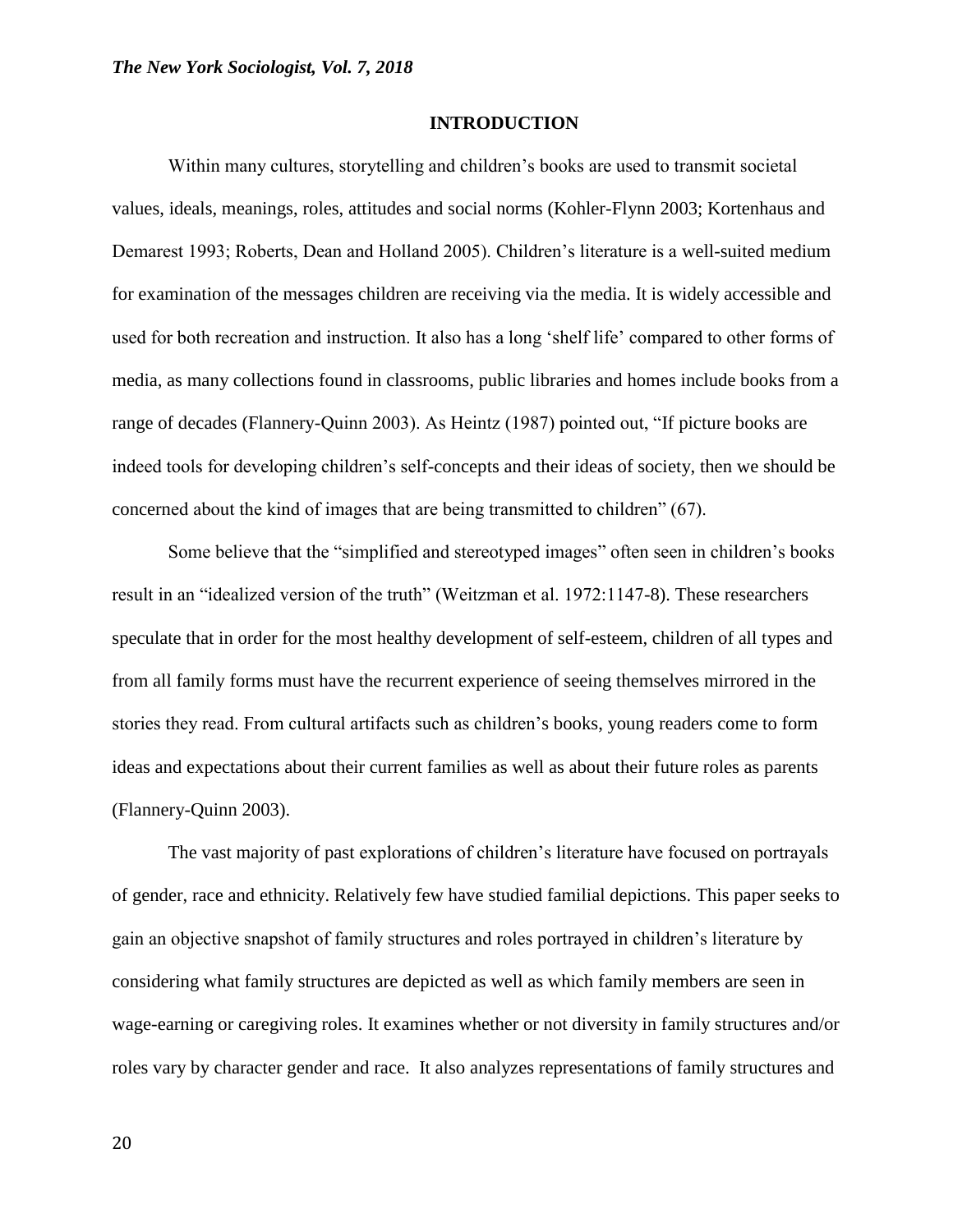roles in children's storybooks regarding the extent to which they reflect the diversity found in United States families. Based on previous literature, I hypothesize that the majority of books have families depicted, but a substantial portion of these families remain ambiguous in their structure. I anticipate that most families depicted include children and that mother figures are more common than father figures, and lone-mothers more common than lone-fathers.<sup>1</sup> I expect mothers are more commonly shown as caregivers and fathers as wage-earners. I anticipate no racial disparities in terms of the presence of lone-parent characters but that black families are more egalitarian in familial roles and more likely to show female characters in caregiving and wage-earning roles than white families. Relative to the actual U.S. population, I expect that the higher rates of wage-earning depicted in black families result in more accurate portrayals of wage-earning in black family depictions than in white family depictions.

#### **LITERATURE REVIEW**

Children's books have been the focus of a variety of studies since the 1960s. Researchers have been compiling evidence that children's books play an important role in the development of children's self-concept and worldview (Chall et al. 1979). During the 1960s and 1970s it became clear that children's literature both reflected and affected society, most notably in relation to values, roles and standards of behavior (Heintz 1987; Weitzman et al. 1972). Three main areas of interest have emerged: gender, race and ethnicity, and family.

### *Gender*

Since the early 1970s researchers have conducted a large amount of research exploring the relative rates of portrayals of each gender. A pioneering study by Weitzman and colleagues

21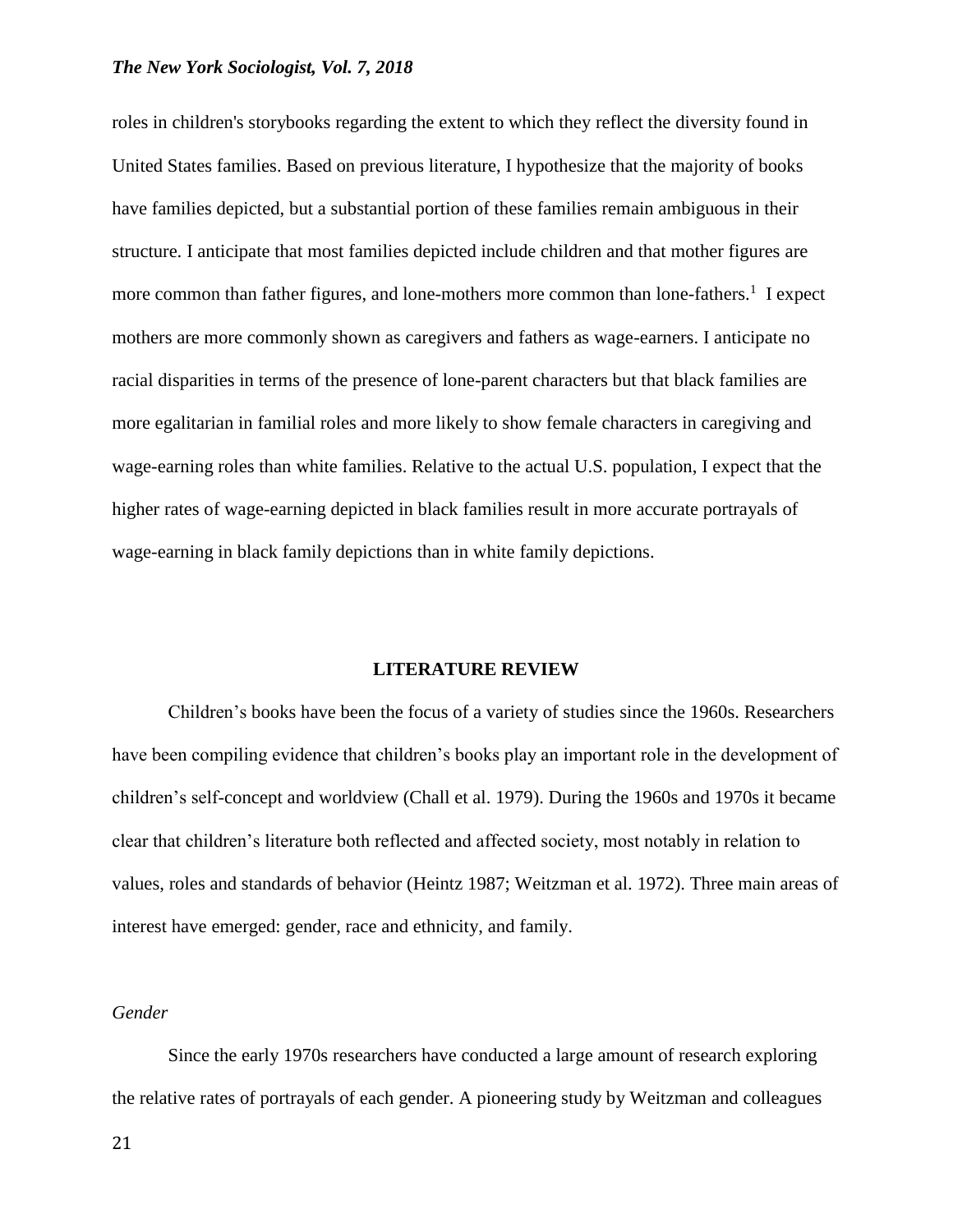(1972) focused on sex-role socialization through picture books, using a sample of first- and second-place Caldecott award winning picture books, Newbury award winning books, Little Golden Books and etiquette books. Their main findings included a prevalence of gender stereotypes and an underrepresentation of females. While underrepresentation of females has lessened, the pattern of males outnumbering females has remained in later samples of children's books (Czaplinski 1972; Heintz 1987; McCabe et al. 2011).

Recent studies have also revealed discrepancies between the rates of depictions of males and females taking part in occupational activities as well as a wider range of types of occupational activities assigned to male versus female characters (Hamilton et al. 2006; Heintz 1987; Trepanier-Street and Romatowski 1999). Heintz (1987) found that male characters outnumbered female characters in every activity category and were depicted more often in occupational roles by a ratio of more than three to one. This finding indicated change since earlier samples. Adult female characters were often portrayed engaging in domestic duties and childcare while no male characters were depicted taking part in such activities. Other researchers have examined gender stereotypes (Anderson and Hamilton 2005; Clark and Morris 1993; Clark et al. 2003a; Clark et al. 2003b; Collins et al. 1984; Hamilton et al. 2006; Heintz 1987; Kortenhaus and Demarest 1993; Narahara 1998; Nilson 1971; Purcell and Stewart 1990; Weitzman et al. 1972), revealing that female characters are often portrayed as passive, inactive, dependent, incompetent, unambitious, insignificant and often in need of rescue, commonly by a male character.

A number of researchers have noted change over time, but findings have been inconsistent. Overall, studies show that gender stereotypes and female underrepresentation remain pervasive in children's literature and are not limited to award-winning literature

22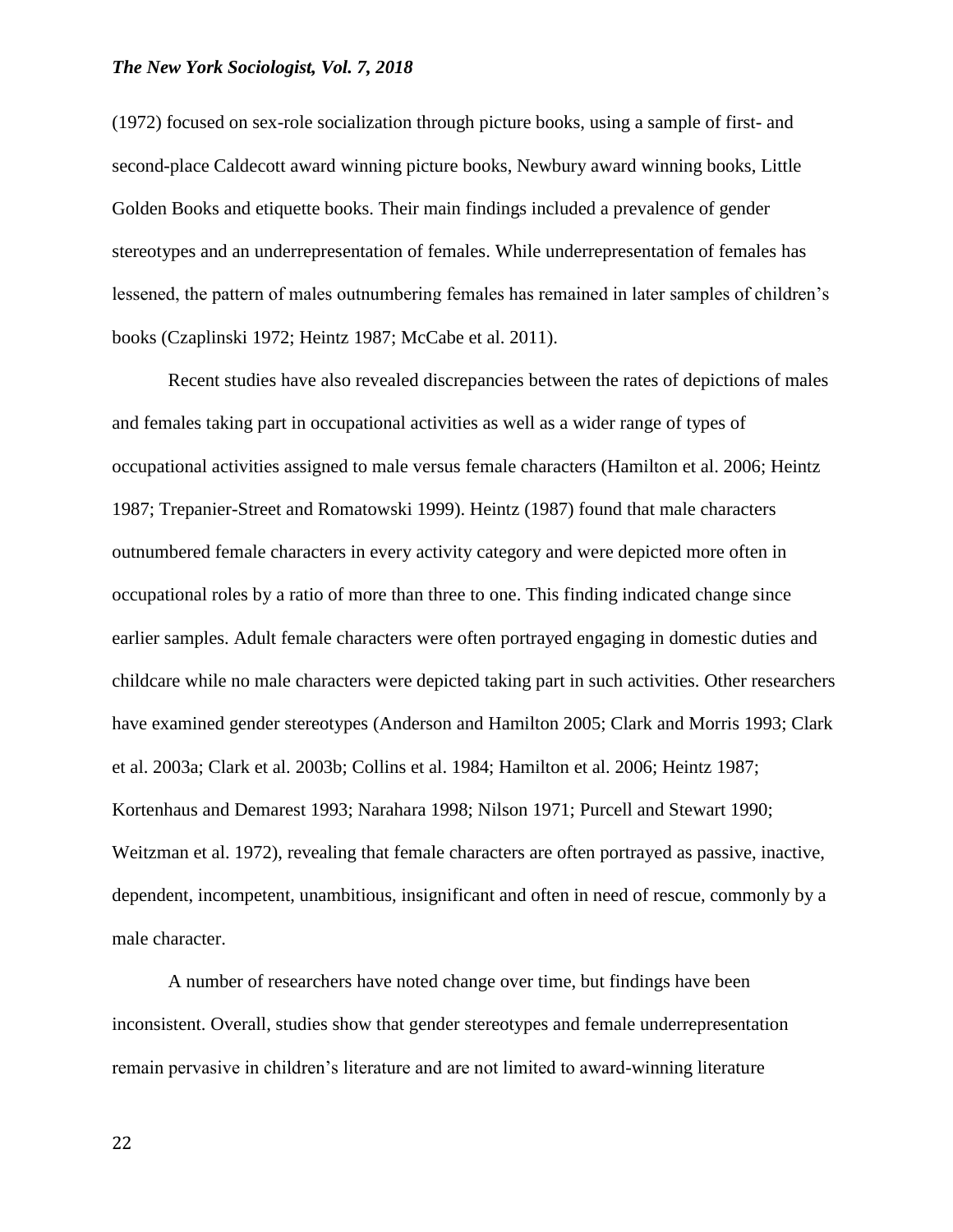(Hamilton et al. 2006; McCabe et al. 2011). Davis and McDaniel (1999) found that their sample of 25 Caldecott-winning books showed a slight convergence of the discrepancy in representation in text uncovered in 1972 by Czaplinski, but an increase in the gender discrepancy in illustrations. Clark and colleagues (2003a) also found increasing visibility of female characters in Caldecotts between the 1960s and the early 1990s. In later research, Kohler-Flynn (2003) investigated more recent Caldecott award winning books (N=17), noting patterns of underrepresentation of female characters but also revealing a 30% increase in the portrayal of female characters since earlier samples. Though men were shown in both traditional and nontraditional roles in more recent publications, women continued to be "constrained to their role as mother and caregiver" (Kohler-Flynn 2003:50). Finally, though Clark (2007) noted a recent decline in female visibility among Caldecott-winning books published in the late 1990s and early 2000s, other researchers have noted a general decrease in the prevalence of gender stereotypes over the last three decades, as well as an increasing visibility of female characters (e.g., Clark et al. 1993; Clark et al. 2003a; Clark et al. 2003b; Collins et al. 1984; Dougherty et al. 1987; Kortenhaus and Demarest 1993; McCabe et al. 2011; Purcell and Stewart 1990).

### *Race and Ethnicity*

Representation of race and ethnicity within children's literature has also received a great deal of attention. Researchers have examined rates of portrayals of characters of specific races or ethnicities, the manner in which these characters are portrayed and changes over time. While some researchers have adopted a multicultural approach (Agosto et al. 2003; MacCann 1997), others have paid focused attention to African American or black characters (Bishop 1990; Chall et al. 1979; Clark 2007; Kalisa 1990; Pescosolido et al. 1997); Hispanic, Mexican or Puerto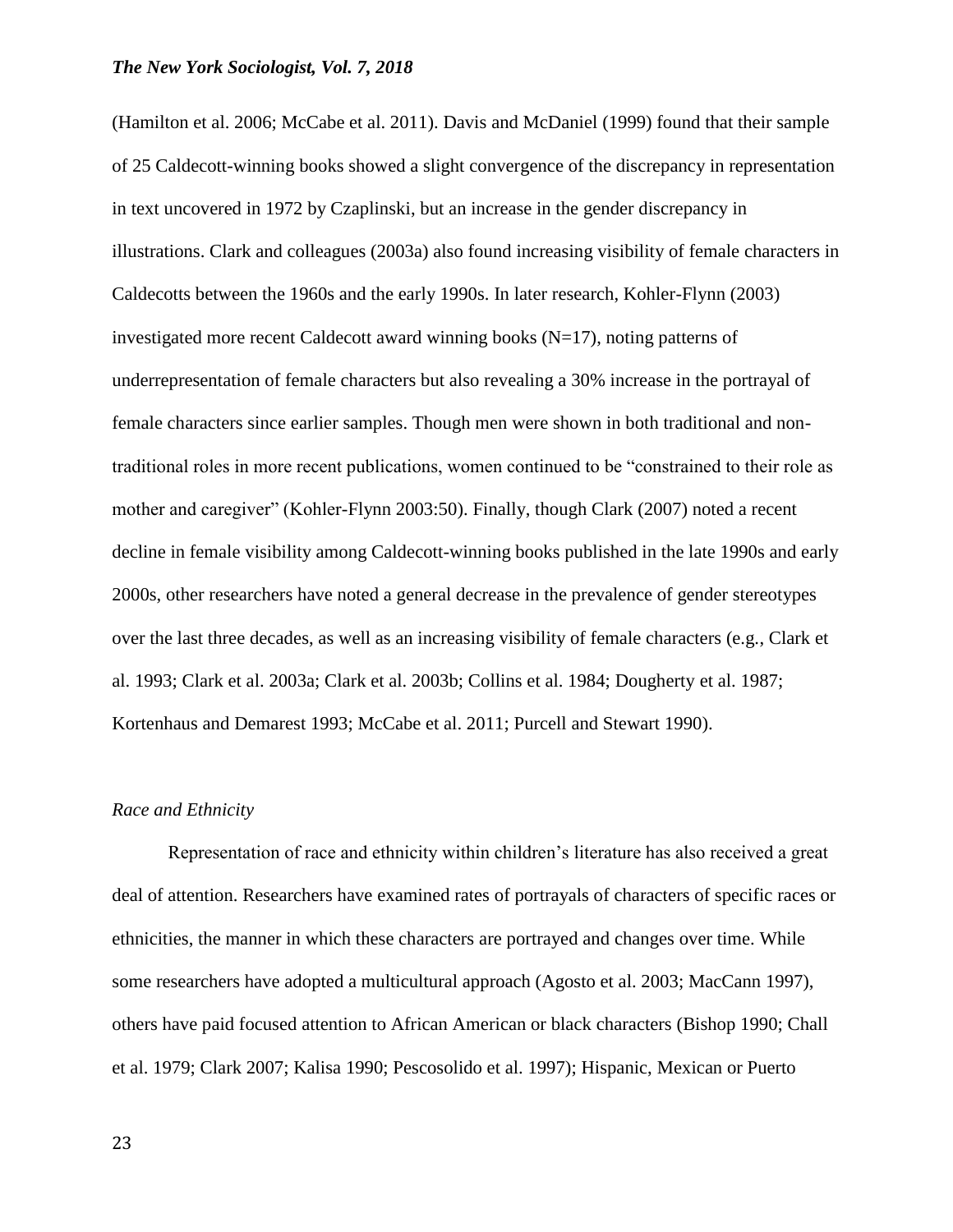Rican characters (Nieto 1982; Nilsson 2005; Rocha and Dowd 1993); American Indian or Native American characters (Roberts and Holland 2005; Heller et al. 2003); Asian characters (Lo and Lee 1993; Yokota 1999); and the more broadly defined group of "minorities" (Clark 2007). Though research has uncovered some change over time, overall, research has shown an underrepresentation of minority characters in children's literature published throughout the twentieth century as well as revealing a persistence of oversimplified, stereotyped, inaccurate, negative, or even offensive portrayals of the majority of characters falling into racial or ethnic minority categories (Morgan 2009).

Clark and colleagues (1993) highlighted the intersection of race and gender in their research comparing Caldecott-winning books to award winning titles by black illustrators. They found that in stories with black illustrators, females were significantly less likely than males to be portrayed as dependent and more likely to be independent and highly active. More egalitarian gender roles were also uncovered in these books. Clark and colleagues (1993) suggested that the ethics of connectedness, caring, and personal accountability in black culture leads to female characters being depicted as relatively emotional, nurturing and independent in books with black illustrators.

#### *Family*

Relative to issues of gender and race, studies of familial depictions in children's literature have been scarce. A seminal exploration of picture book portrayals of familial roles conducted in 1985 found a shift in the image of the father from that of economic provider, in stories published between 1946 and 1955, to that of active caregiver, in those published between 1973 and 1982 (Heller 1994). Anderson and Hamilton (2005) later found an underrepresentation of father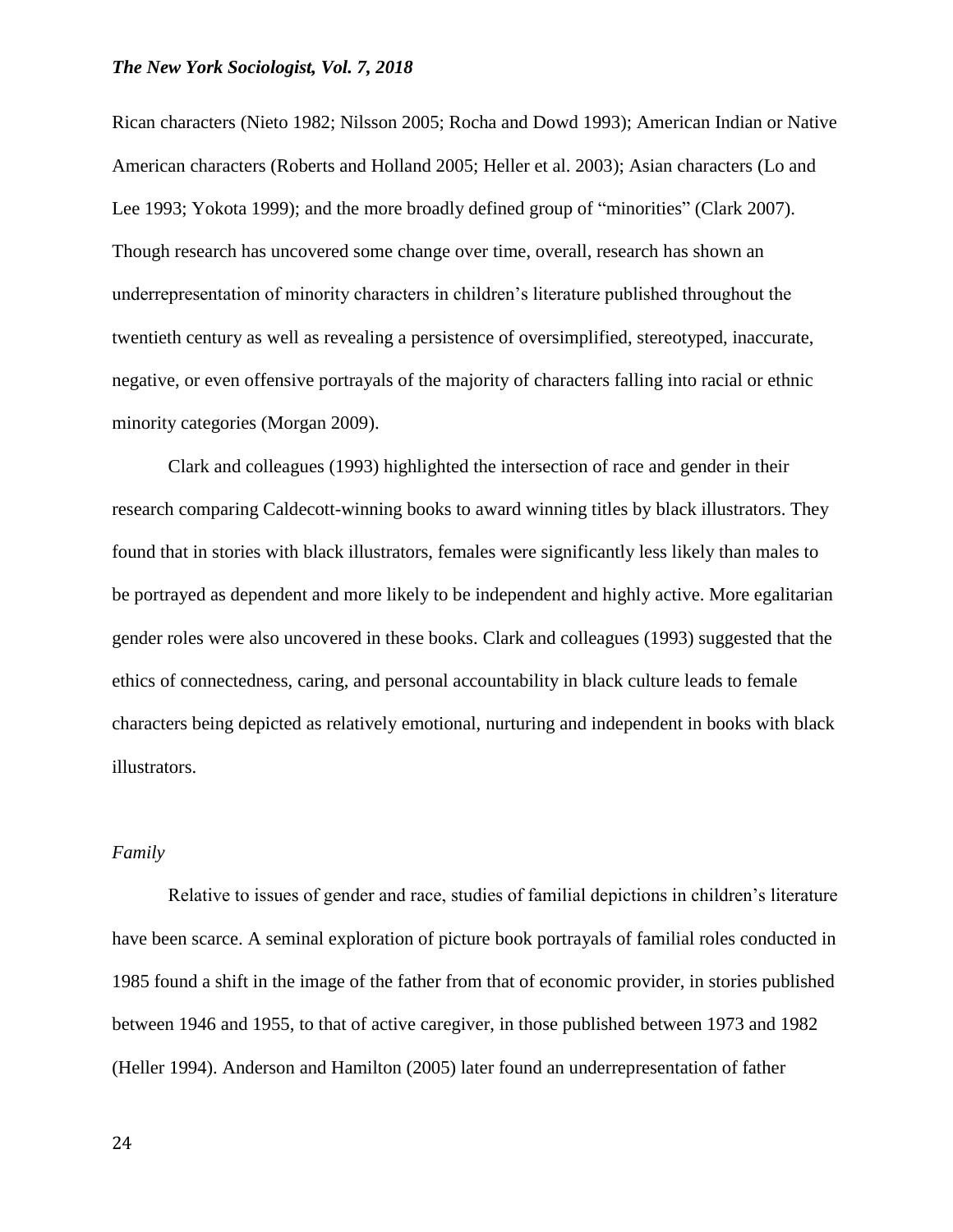figures in Caldecott-winning books and runners-up between 1995 and 2001 as well as in 171 non-award-winning best-selling children's books. Further, fathers were portrayed as hands-off, unaffectionate, or inept parents, as compared to mothers. Mothers were portrayed in nurturing activities with their children twice as often as fathers, and mothers were portrayed as more emotionally expressive and more involved in the care of children, including discipline.

In order to explore the connotations emerging within text and illustrations, Flannery-Quinn surveyed a general collection of children's picture books (2003), examined Caldecott award (N=67) or honor (N=204) winners between 1938 and 2002 (2006), and performed a hybrid semiotic analysis (2009). Flannery-Quinn (2006) found relatively equal proportions of fathers and mothers as well as engagement in nearly equal rates of nurturing behavior. Even though fathers portrayed as lone-parents were depicted engaging in more interactions with children than in stories in which there were two parents present, overall, fathers were found to be portrayed engaging in significantly fewer interactions with children than were mothers. Nevertheless, mothers were shown interacting in relatively equal amounts with their children regardless of whether they appeared as lone-parents or within two-parent families. Further, fathers were depicted "as providing direct care for their children 29% as much as mothers" (74). In families with both a mother and father present, this figure dropped to 17% (Flannery-Quinn 2003). Also, sampled books published in the 1960s and 1970s did not depict any fathers in direct-care roles. Single parents were noted in 28% of books (Flannery-Quinn 2003) and loneparent portrayals were twice as likely to be lone-mothers as lone-fathers (Flannery-Quinn 2009). Lone-fathers were more common in books published after the 1960s and fathers in more recent books were more actively engaged with their children than fathers depicted in books from previous generations (Flannery-Quinn 2006).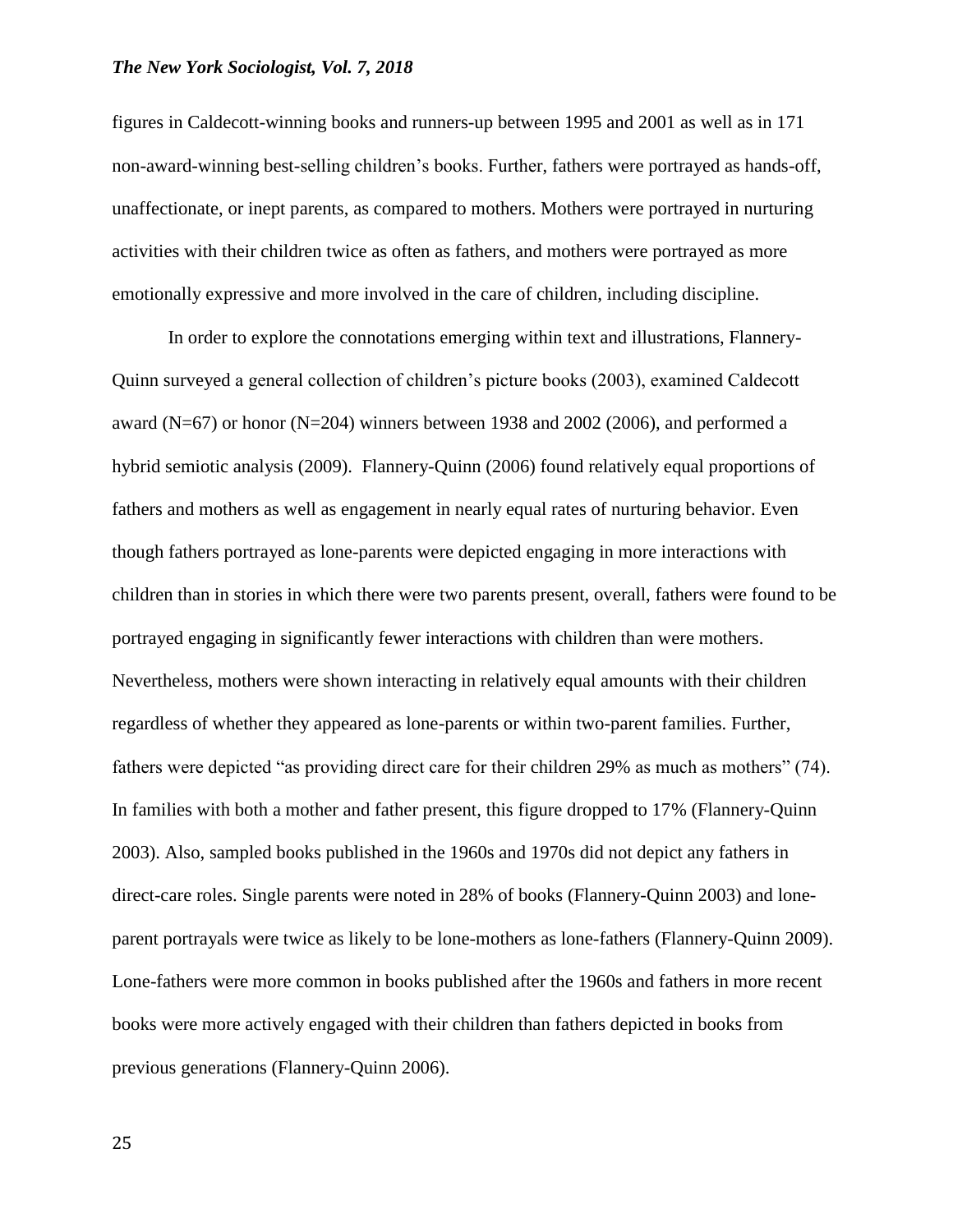Very few studies have explored family relationships beyond parents and children. Kramer and colleagues (1999) found an underrepresentation of characters as middle children in the family. In their sample of 64 randomly selected books involving grandparent figures, Beland and Mills (2001) noted that the grandparents' roles in the lives of their grandchildren were neither superficial, infrequent, nor solely based on play. Rather, these characters were often primary caregivers. Because only those books depicting sibling and grandparent character relationships were examined in the studies, it cannot be determined how common such depictions are in children's literature.

There have also been very few studies considering the intersection between the family and race or ethnicity. A series of studies conducted between 1997 and 2003 focused on the connection between race or ethnicity and portrayals of fatherhood (Heller 1994, 1997; Heller and Heller 1998; Heller et al. 1999; Heller et al. 2003). When advising parents and teachers on the selection of books with nurturing father figures, Heller recommended books with fathers from a variety of racial, ethnic and cultural backgrounds, and those that portrayed a variety of family types "in order to broaden children's awareness of the diversity in fathering images" as well as the array of roles fathers play in the lives of children (Heller 1994:16). As Heller pointed out, exposure to positive portrayals of fatherhood within picture books with characters of varied races or ethnicities can aid in dispelling stereotypes regarding gender and parenthood (1997).

By exploring a select sample of picture books chosen for their positive portrayals of black fathers and father figures (defined as a male role model who interacts with children), Heller outlined recurring themes, including the father's role and participation in child care, recreation, school activities, discipline, household chores and maintenance, wage-earning, and temporary or permanent absence from the family (Heller 1997). Heller and Heller later provided insight into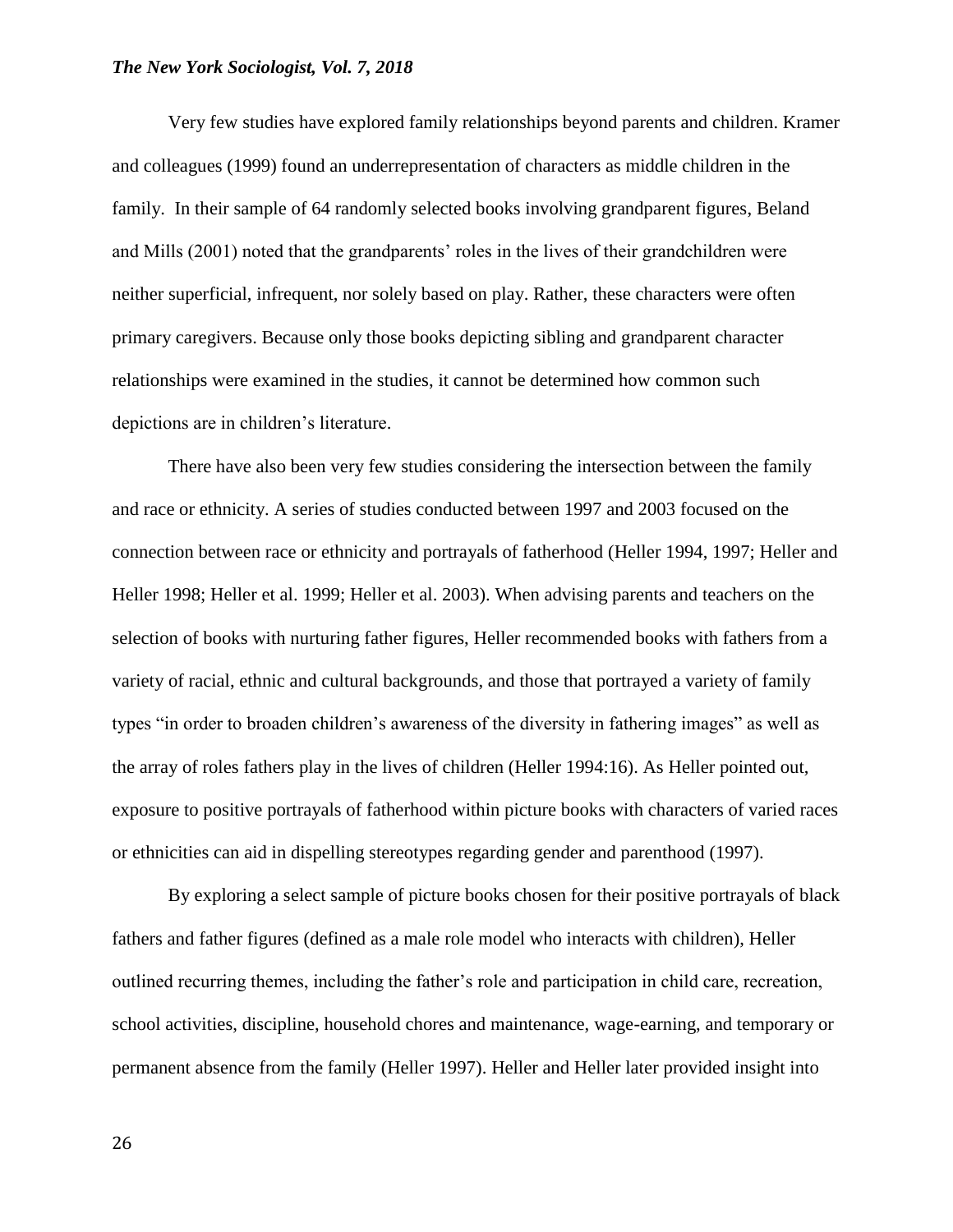children's books with Jewish families (1998), exploring these in much the same manner as the earlier work. Similar themes emerged, with added emphasis placed upon the father's role in religious activities. Focusing on Latino fathers and father figures, Heller and colleagues (1999) found that many books in their sample portrayed Latino fathers in diverse roles and nonstereotypical activities, serving as strong yet supportive role models for young children. Finally, Heller and colleagues examined a sample of 16 children's books specifically chosen for their depictions of fatherhood in the Native American culture and noted that these stories are often utilized as models of effective and appropriate fathering within Native American culture (2003). Heller and colleagues noted that the samples used for these studies were specifically selected to "project positive images of father" (19) and, as such, cannot be used to generalize to all literature available to young children. Due to the non-representative samples in these analyses, it remains unclear how common such portrayals are or what patterns exist in regard to the intersection of race or ethnicity and family structure or roles. Without generalizable samples, the work of Heller and colleagues serves as a call to researchers to determine how common such characterizations are within children's literature.

These studies have brought a wealth of knowledge to the field, but there remains a significant need for more data collection on the frequency with which readers are exposed to different types of family forms and roles.

#### **DATA AND METHODS**

Although relevant insights were gained from the above-mentioned studies, there remains a need to explore the extent to which diverse family structures are being explicitly depicted within children's storybooks as well as how familial structures and roles vary by character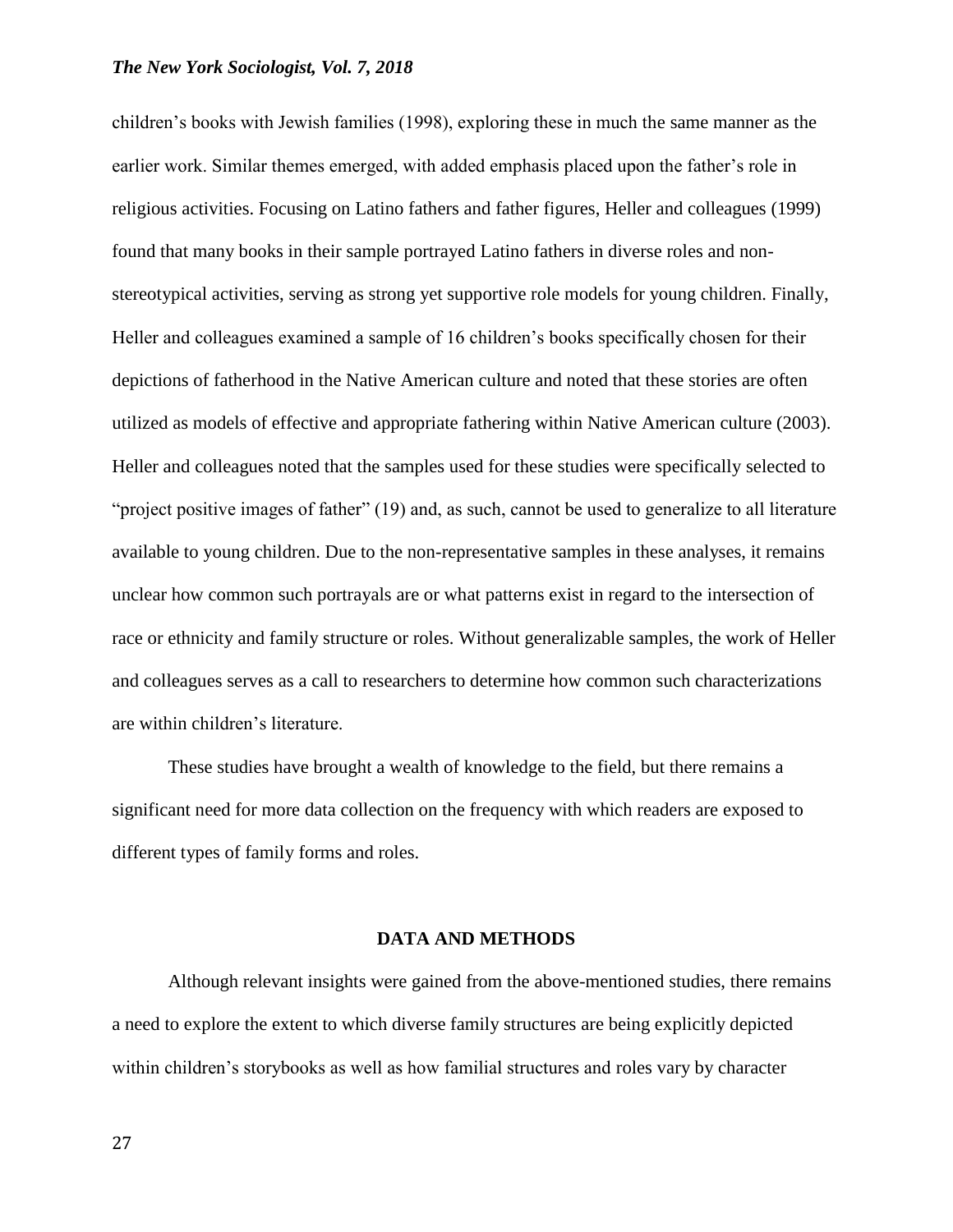gender and race or ethnicity. Relative to the large number of studies focused on gender or race or ethnicity, little has been done with a family focus. Many of the previous studies have been limited in scope, focusing exclusively on depictions of fatherhood as they relate to depictions of motherhood, for example, or limiting the exploration to only those books depicting a particular family member (father, grandparent, sibling) or families of a particular race or ethnicity.

Given the findings of past research as to the characterization of individuals of different genders and of varied races or ethnicities, this research seeks to uncover any similar patterns in regard to familial structures or roles depicted within stories containing gendered characters of different racial groups. It further seeks to determine how accurately the depictions in children's books reflect family composition and roles in the U.S. population. It explores rates of depictions of diverse family forms and familial roles and compares these to rates found within the United States population during the same time period.

Based on results of past literature utilizing similar samples, I hypothesize that the majority of books in the current sample have families depicted, but a substantial portion of these families remain ambiguous in their structure. Based on previous findings (Anderson and Hamilton 2005; Clark 2007; Hamilton et al. 2006; Kohler-Flynn 2003; McCabe et al. 2011), I anticipate that most families depicted include children and that mother figures are more common than father figures and lone-mothers more common than lone-fathers. Past research exploring portrayals of gender in children's literature also inform the current study in terms of the gendered roles within families. Based on previous findings of stereotypic depictions of male and female characters (Anderson and Hamilton 2005; Clark et al. 1993; Clark et al. 2003a; Clark et al. 2003b; Collins et al. 1984; Hamilton et al. 2006; Heintz 1987; Kortenhaus and Demarest 1993; McCabe et al. 2011; Narahara 1998; Nilson 1971; Purcell and Stewart 1990; Weitzman et al.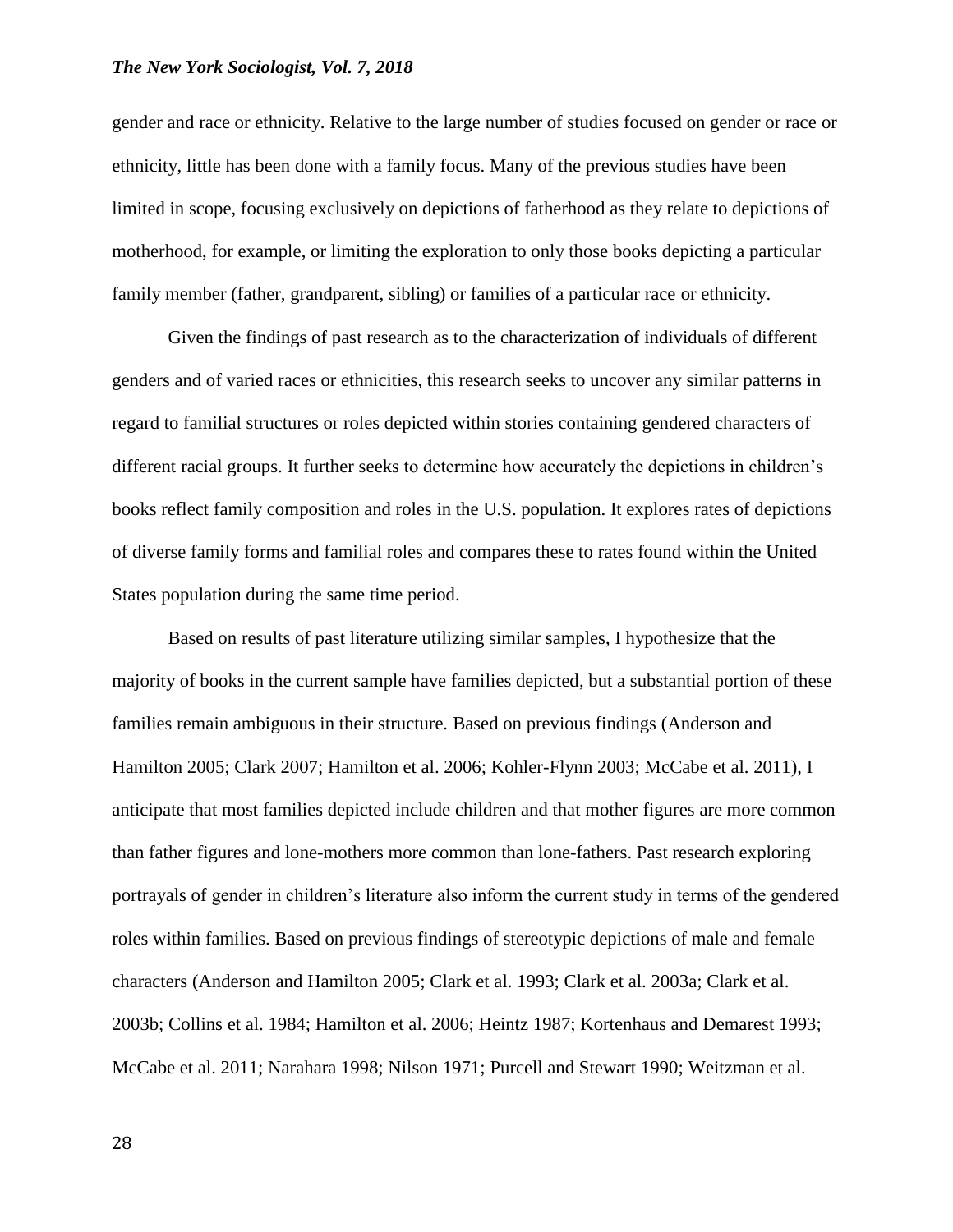1972) and previous research showing disparity in the type of activities of male and female characters (Hamilton et al. 2006; Heintz 1987; Kohler-Flynn 2003; Trepanier-Street and Romatowski 1999), I expect mothers to be more commonly depicted in the emotion-work and caregiving aspects of parenting and fathers to be primarily depicted in wage-earing roles. I expected to see some fathers performing caregiving tasks and mothers engaging in wage-earning, but I do not anticipate egalitarian divides.

Given the results of past studies (Agosto et al. 2003; Chall et al. 1979; Clark 2007; Kohler-Flynn 2003; MacCann 1997; Morgan 2009; Nilsson 2005; Pescosolido et al. 1997), I anticipate an underrepresentation of minority groups within the books studied here. I anticipate no racial disparities in terms of the presence of lone-parent characters but, based on the work of Clark and colleagues (1993), I expect to find families with black characters to be more egalitarian in the gender division of familial roles, showing more equal proportions of males and females as both caregivers and wage-earners than shown in white families. Finally, relative to the actual U.S. population, I expect higher rates of wage-earning depicted in black families.

#### *Methodology*

After considering the sampling techniques used in previous studies, I determined that a balance between efficiency and external validity would come from a relatively small, focused choice of titles known for their high standards and appeal and, consequently, their high sales. Therefore, I examined all Caldecott Medal winning books and Caldecott Honor books (Caldecott runners-up) named between 1999 and 2009, a total of 47 books. The Caldecott Medal is awarded by the Association for Library Service to Children of the American Library Association to those books that are determined to be the most distinguished American picture books for children. As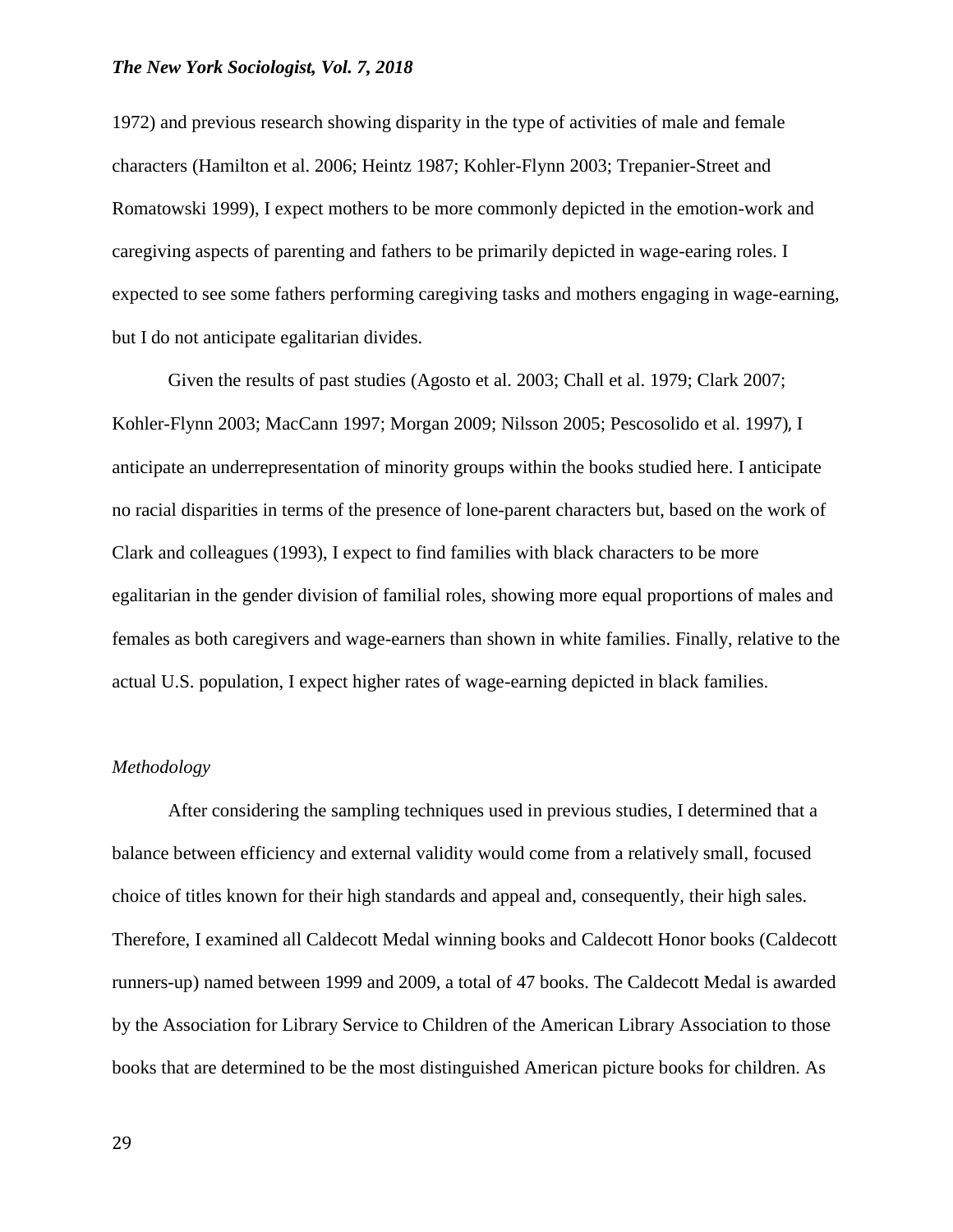such, the book must "display respect for children's understandings, abilities, and appreciations" (Caldecott Medal Homepage 2012). 'Distinguished' books are those that are individually distinct and marked by conspicuous excellence in quality. Criteria of interest include excellence of pictorial interpretation of story, theme, or concept; delineation of plot, theme, characters, setting, mood or information through the pictures; and excellence of presentation in recognition of a child audience (Caldecott Medal Homepage 2012). These storybooks are intended for pre-school children. Winners and runners-up are widely accessible to children both in schools and public libraries (Flannery-Quinn 2006) and the eye-catching gold seal is often used by parents to choose books for home collections (Weitzman et al. 1972).

Although not fully representative, this sample focused upon the type of books often available to young children in daycares, schools, libraries and home collections. It has been noted that winning this prestigious award leads to extremely high sales (Clark et al. 1993). Furthermore, comparisons will be possible between results of the current study and previous findings, as several researchers have utilized the Caldecott collection for content analysis (Anderson and Hamilton 2005; Clark et al. 1993; Clark 2007; Clark et al. 2003b; Collins et al. 1972; Czaplinski 1972; Davis and McDaniel 1999; Flannery-Quinn 2003, 2006; Hamilton et al. 2006; Heller 1985; Heintz 1987; Kohler-Flynn 2003; Kortenhaus and Demerest 1993; Nilson 1971; Weitzman et al. 1972). Many researchers have also utilized comparable sample sizes when studying children's literature (Beland and Mills 2001; Czaplinski 1972; Davis and McDaniel 1999; Heintz 1987; Heller et al. 2003; Kohler-Flynn 2003)

30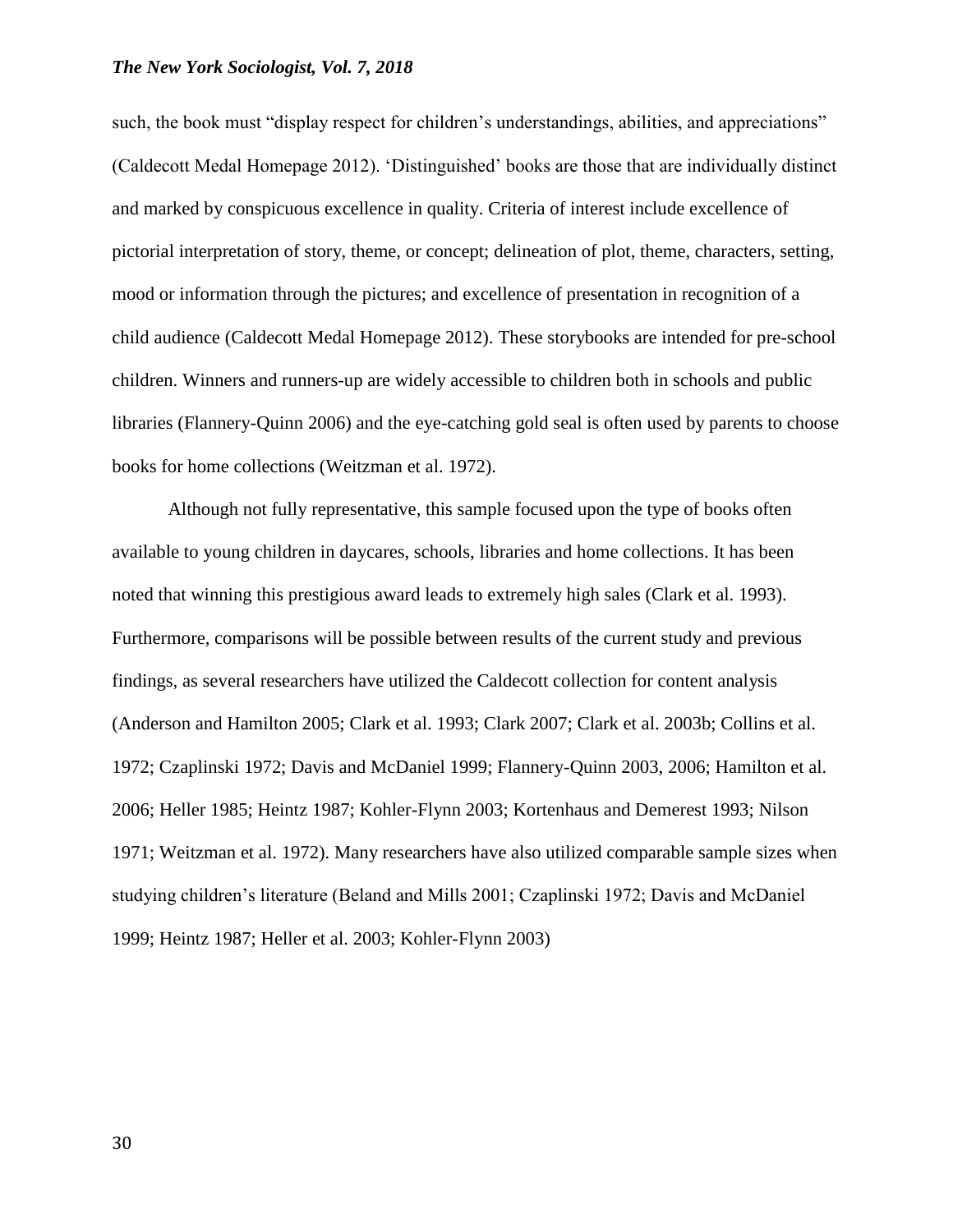*Coding*

To begin, each book was coded by the author for references to family relationships and structure. If more than one family was depicted, each family was coded separately. In order to examine the hypotheses posed with a substantive sample size, analysis used familial representations as the unit of analysis.<sup>2</sup>

Gender was coded based on text and supplemental information within illustrations.<sup>3</sup> Familial connections were coded as either explicit or ambiguous. Explicit relations referred to direct references to the familial tie (including commonly used informal references such as "papa" or "sis"). Ambiguous relations were determined from both illustrations and text. For example, ambiguous familial ties coded as such based on illustration alone included such scenes in which a male child is walking hand-in-hand with an adult female (coded ambiguously as son and mother) or a scene at the dinner table where children, one adult male and one adult female are seated (coded ambiguously as children, father, and mother). Each family was also coded as consisting of human or non-human characters. However, only 8 of the 109 families consisted of non-human characters, leaving an insubstantial pool of cases from which to draw meaningful conclusions regarding non-human characters. Human characters were then coded for race. Within this sample, characterization of race was not commonly made explicit within the text. Only two books contained characters whose race was coded as neither white nor black, based on skin tone and facial features. This left an insubstantial pool of characters of other races or ethnicities from which to make generalizations, therefore analysis was conducted using only two categorizations, white and black.

Marriage was coded by explicit references only. These included text in which the characters were referred to within the role. For example, one passage read "At his inaugural ball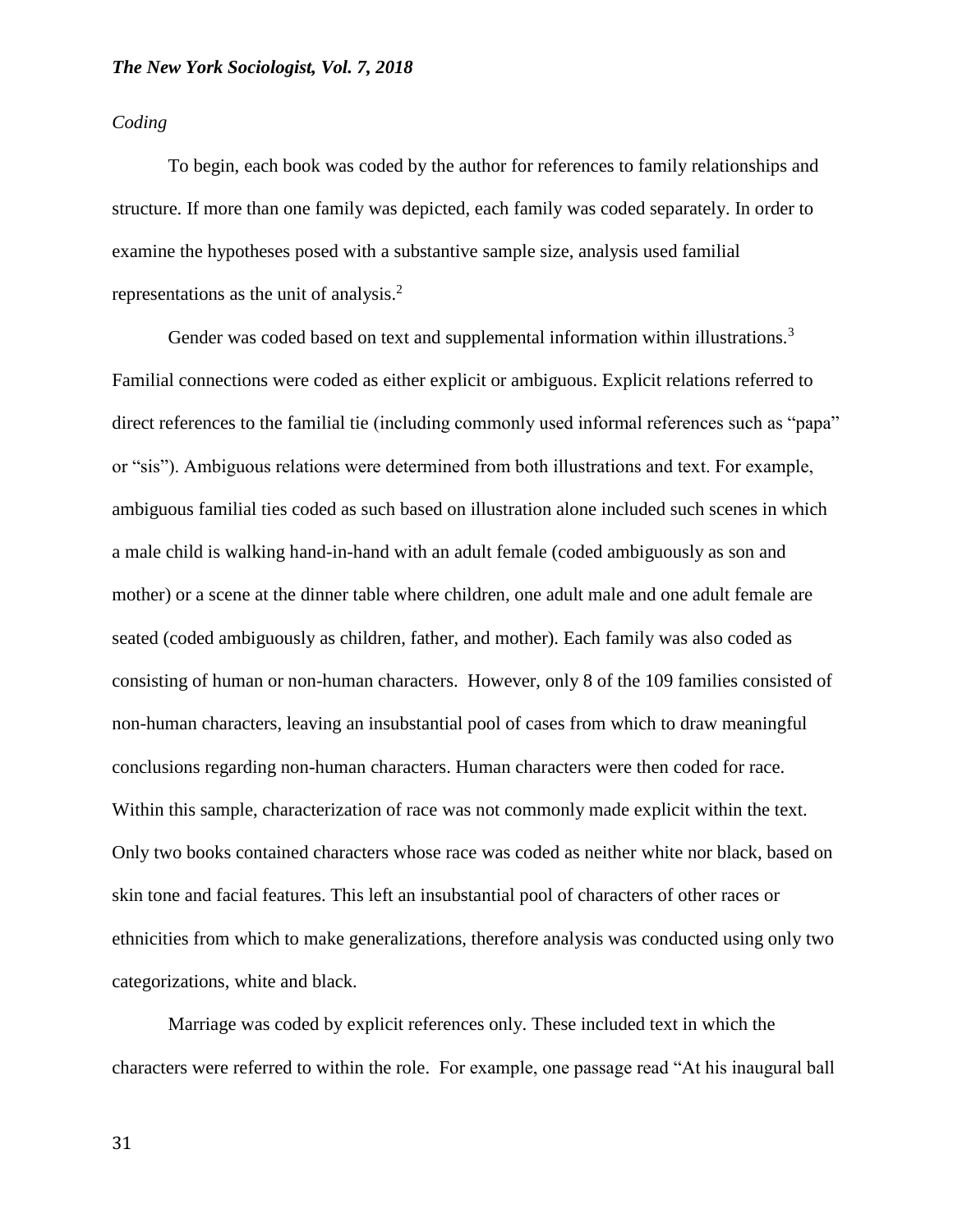George Washington danced with every woman but his wife." Also included were passages referring to the marriage, such as "He didn't learn to write until after he was married."

Caregiving enveloped a wide range of activities, including aspects of direct caregiving (i.e., care for the body) and indirect caregiving (i.e., forms of care for the child that do not directly affect the body), as described by Flannery-Quinn (2003, 40, 42-43). This included such activities as preparing meals, cleaning, knitting, tucking children into bed, bathing, helping with homework, and caring for the sick. Activities were coded as wage-earning when illustrations depicted the character engaged in wage-earning activity or based upon textual references such as "Every day when my dad gets home from work…" or "There once was an old farmer who…"

Though some researchers suggest avoiding subjective coding by coding ambiguous characters in neutral terms and assigning specific characteristics only in the presence of clear cues (Dougherty et al., 1987), other more recent authors assert that the subjective interpretation of the coder is likely to parallel that of the reader and consider it reasonable to expect that a young reader would make comparable judgments, and, therefore, would be receiving the same message from the book that is being extracted for the purposes of research (Hamilton et al. 2006). For example, in aforementioned studies involving the examination of portrayals of parents in children's literature, mothers and fathers were coded as such when confirmed to be parents via textual reference as well as when unlabeled characters could be "reasonably assumed to be the parent" by the coder (Flannery-Quinn 2003:39). In order to allow for differentiation between subjective interpretation and explicit reference, this study determines the level of ambiguity in familial relationships within children's literature by noting the explicit or ambiguous nature of each familial relationship.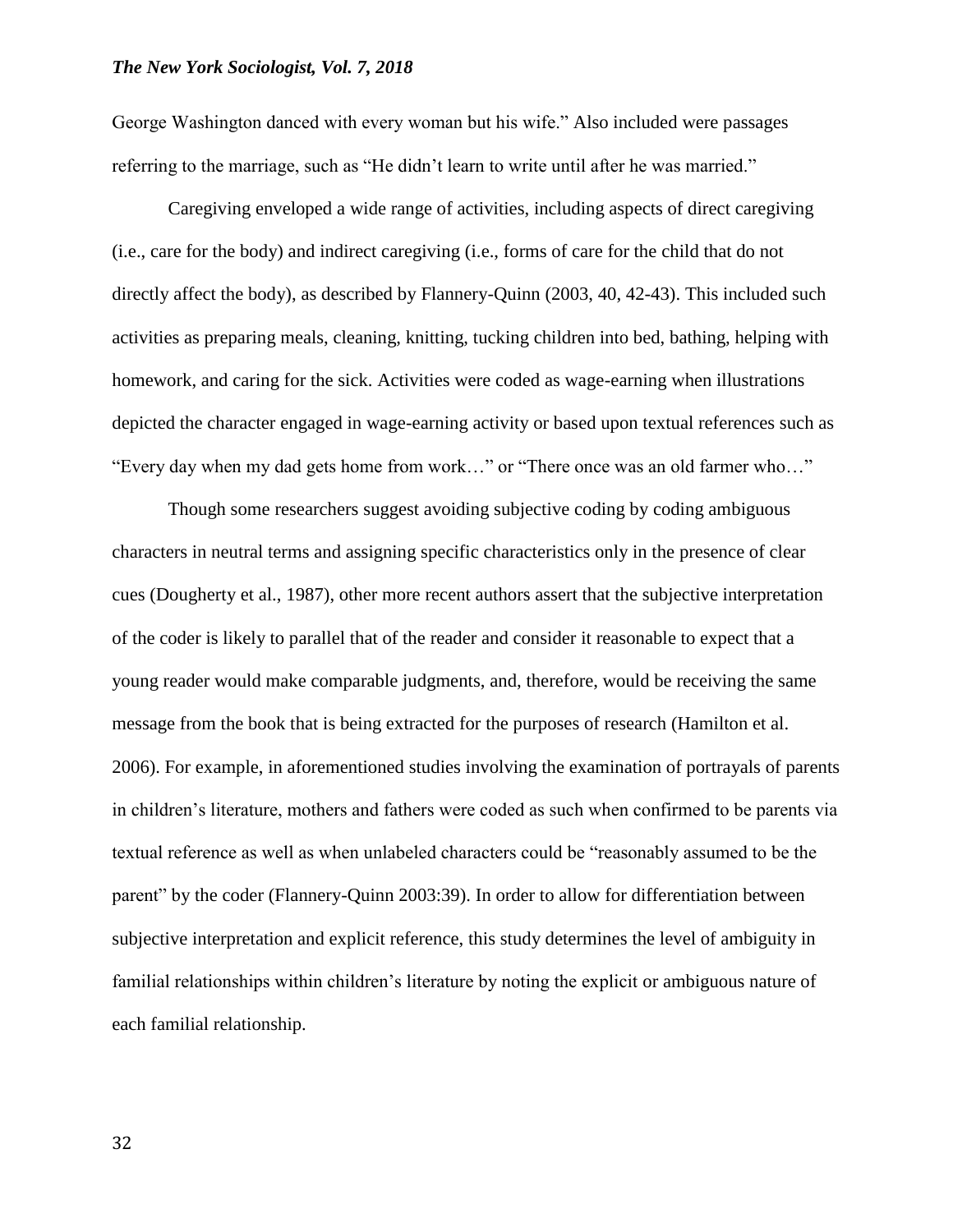#### *Analysis*

After data collection, analysis proceeded by deriving relative numbers of portrayals of different family structures, such as two-parent or lone-parent families. A subsequent analysis regarding familial roles was then undertaken. Next, the intersections between character gender, race, familial structures, and familial roles were examined. Finally, the rates of representations of familial structures and familial roles were compared to actual distributions in U.S. families, as determined by the 2000 U.S. Census and the 2004 Current Population Survey.

#### **RESULTS**

#### *Family Structures*

Similar to the results of Flannery-Quinn's research, in which just over half of the sampled books portrayed families (2006), it was found that 79% of the books in this sample had families depicted. However, only 62% of these family representations included explicit textual references to familial ties. More than half of mother figures (55%) and 41% of father figures were coded as such without direct textual reference to the parental relationship, but rather by ambiguous reference or illustration alone. (See Table I)

|                                                | Total (proportion) |  |  |
|------------------------------------------------|--------------------|--|--|
| <b>Families with a Mother Figure</b>           | 60(.55)            |  |  |
| Families with lone-mother                      | 33 (.30)           |  |  |
| <b>Families with a Father Figure</b>           | 45 (.41)           |  |  |
| Families with lone-father                      | 18 (.17)           |  |  |
| <b>Families with a Gender-Ambiguous Parent</b> | 1(.01)             |  |  |
| <b>Families with a Mother and Father</b>       | 28(.26)            |  |  |
| Explicitly married                             | 3(0.03)            |  |  |
| Not explicitly married                         | 25(.23)            |  |  |
| <b>Families without Children</b>               | 12(.11)            |  |  |
| <b>Families with Child(ren)</b>                | 97 (.89)           |  |  |

**TABLE I**: Number of Portrayals in Children's Books of Family Structures Among Total Family Structure Portrayals  $(N=109)$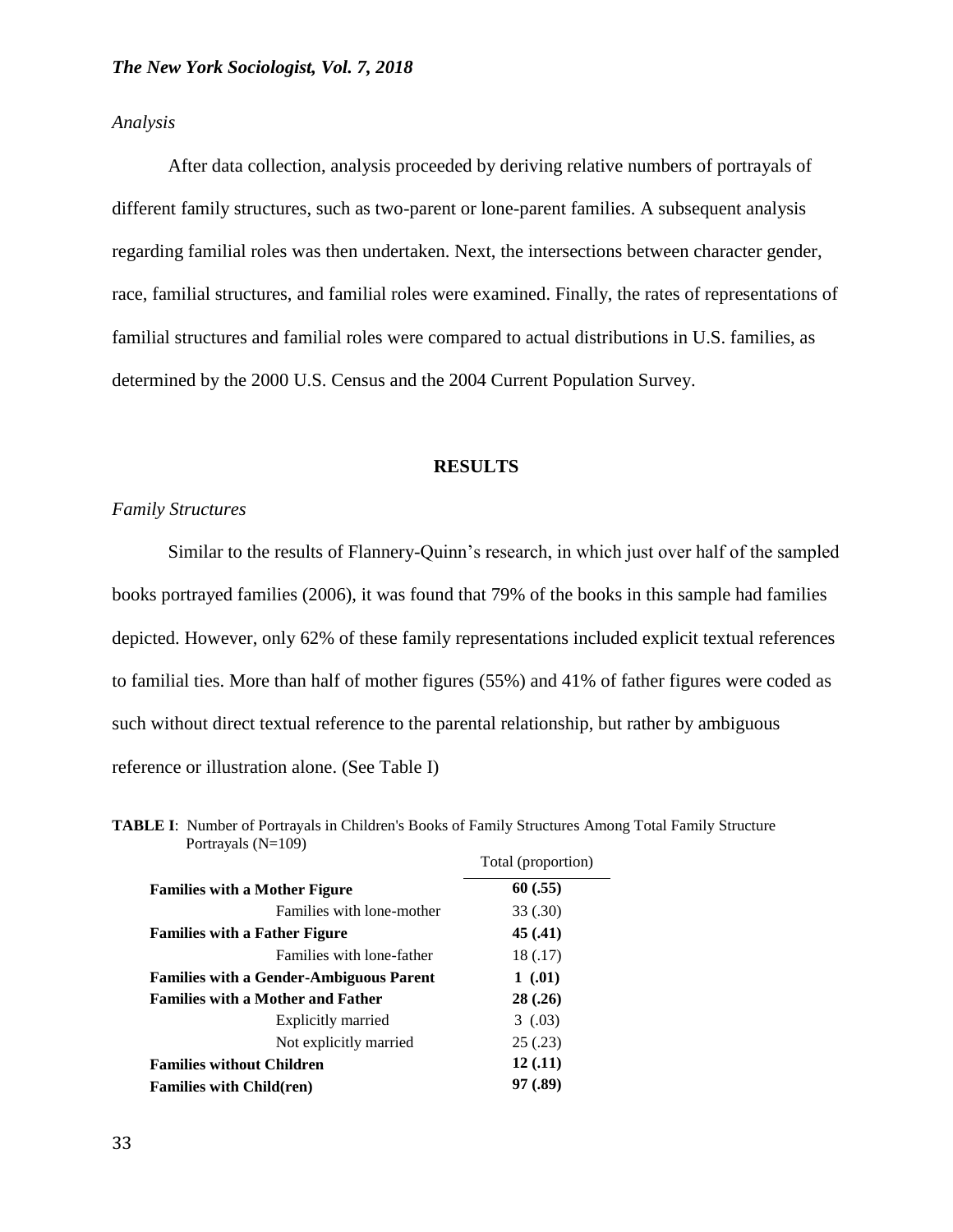| <b>Portravals</b>                            |                                    |          |
|----------------------------------------------|------------------------------------|----------|
| <b>Total Family</b>                          |                                    | 109(1.0) |
|                                              | Without Children                   | 11 (.10) |
|                                              | With Children                      | 3(0.03)  |
| <b>Families with Married Individuals</b>     |                                    | 14(0.13) |
| <b>Families with Extended Family Members</b> |                                    | 19 (.17) |
|                                              | Families with multiple<br>children | 44 (.40) |
|                                              | Families with one child            | 53 (.49) |
|                                              |                                    |          |

As anticipated, and consistent with the findings of Anderson and Hamilton (2005), it was found that mother figures were more common than father figures (60 and 45 respectively). Only 26% of all families included both a mother and father and only 11% of two-parent families were explicitly married (3 out of 28 families with both a mother and father present). On the other hand, 48% of families were one-parent (33 lone-mother families, 18 lone-father families and one gender-ambiguous lone-parent family). In 30% of families there was only a mother present, and more than half of all mothers were shown without a partner (33 out of 60 mother figures). By comparison, in 17% of families there was a lone-father, and 40% of all fathers were shown without a partner (18 out of 45 fathers). No books in this sample portrayed families with samesexed parents.

Of the families represented in these stories, 89% included children and 40% included multiple children. It was found that 17% of families included extended family members: grandparents, godparents, uncles, cousins, nieces and/or nephews.

Upon examination of explicit representations of marriage, it was found that only 14 depictions of families included at least one married individual (13% of all families portrayed), 4 of which were within 1 book. Furthermore, only 3 of the families containing married characters also had children in the family, i.e., of all families depicting children, only 3% included explicitly married parents.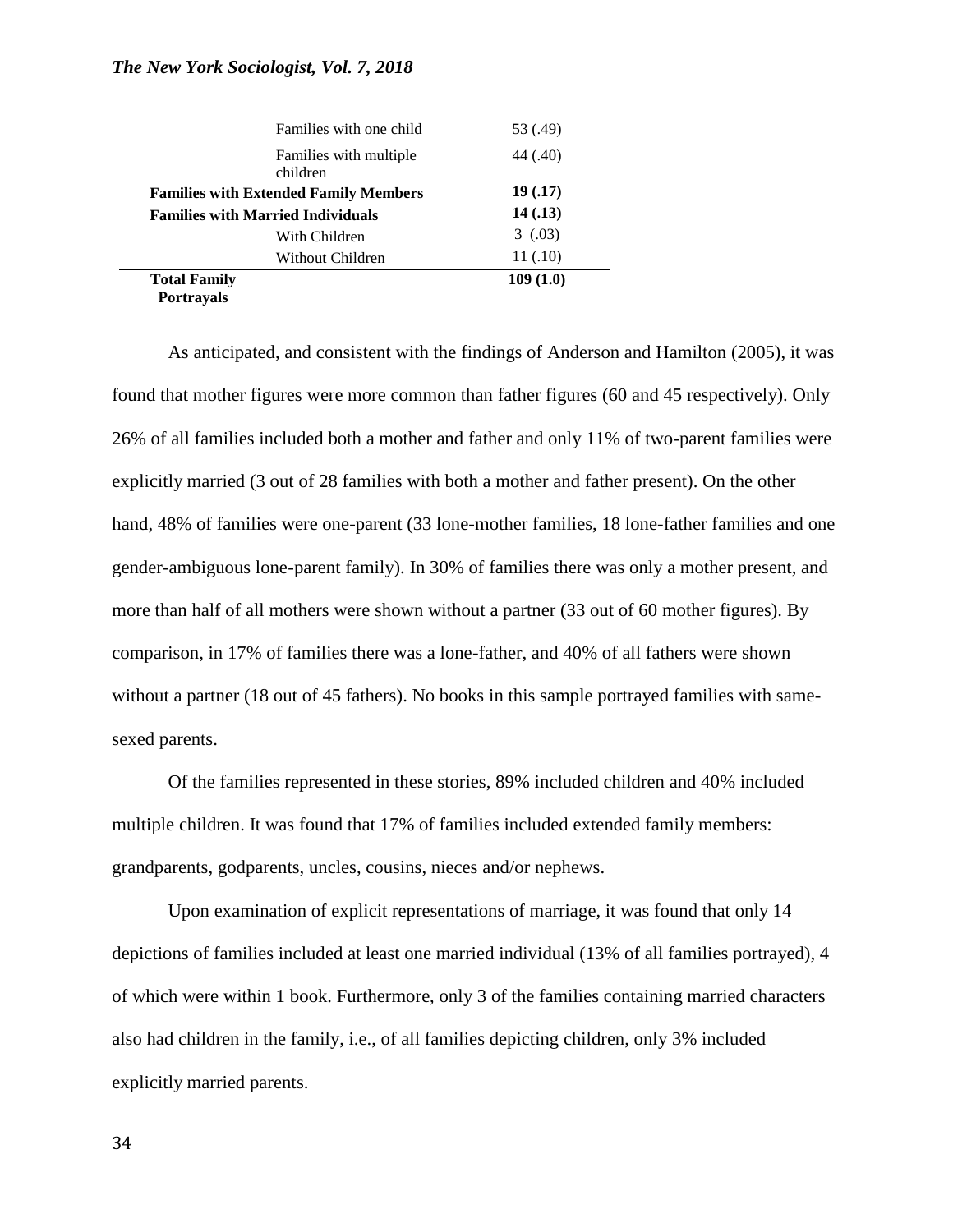# *Caregiving and Wage-Earning*

Depictions of caregiving and wage-earning responsibilities are presented in Table II and show several noteworthy patterns. First, 22% of families included at least one caregiver, and at least one wage-earner was represented in 21% of families. Almost all mothers shown in caregiving roles were the sole caregivers depicted within the family: 23% of mothers were shown as caregivers and only one mother was shown sharing this responsibility with another family member, the father figure. In contrast, 13% of fathers were shown as caregivers and, again, only one of these men was depicted as sharing this responsibility. These numbers stood in stark contrast to depictions of wage-earning: only 7% of mothers and 18% of fathers were shown as wage-earners.<sup>4</sup>

|                                                    | Role      |                 |                   |                     |          |
|----------------------------------------------------|-----------|-----------------|-------------------|---------------------|----------|
|                                                    | Caregiver | Wage-<br>Earner | Sole<br>Caregiver | Sole<br>Wage-Earner | Total    |
| <b>Families with a Mother Figure</b>               | 14(.23)   | 4(.07)          | 13(.22)           | 2(.03)              | 60(.55)  |
| Families with lone-<br>mother                      | 10(.30)   | 2(.06)          | 10(.30)           | 2(.06)              | 33 (.30) |
| <b>Families with a Father Figure</b>               | 6(.13)    | 8(.18)          | 5(.11)            | 3(.06)              | 45(.41)  |
| Families with lone-<br>father                      | 3(.16)    | 3(.16)          | 3(.16)            | 3(.16)              | 18 (.17) |
| <b>Families with Mother &amp; Father</b>           | 6(.21)    | 8(.28)          | 6(.21)            | 4(0.14)             | 28(.25)  |
| Mother within role                                 | 4(.11)    | 3(0.11)         | 4(.14)            | 1(.04)              |          |
| Father within role                                 | 2(.07)    | 5(.18)          | 2(.07)            | 3(0.11)             |          |
| <b>Total Family Structure</b><br><b>Portravals</b> | 24(.22)   | 23(0.21)        | 20(.18)           | 19(.17)             | 109(1.0) |

**TABLE II**: Number of Portrayals in Children's Books of Family Structures Among Total Family Structure Portrayals by Familial Caregiving and Wage-Earning Roles (N=109)

### *Intersection of Character Race and Gender*

Of the family depictions with human characters, race was represented fairly proportionally to the United States population: 73% were white families (74 out of 101 human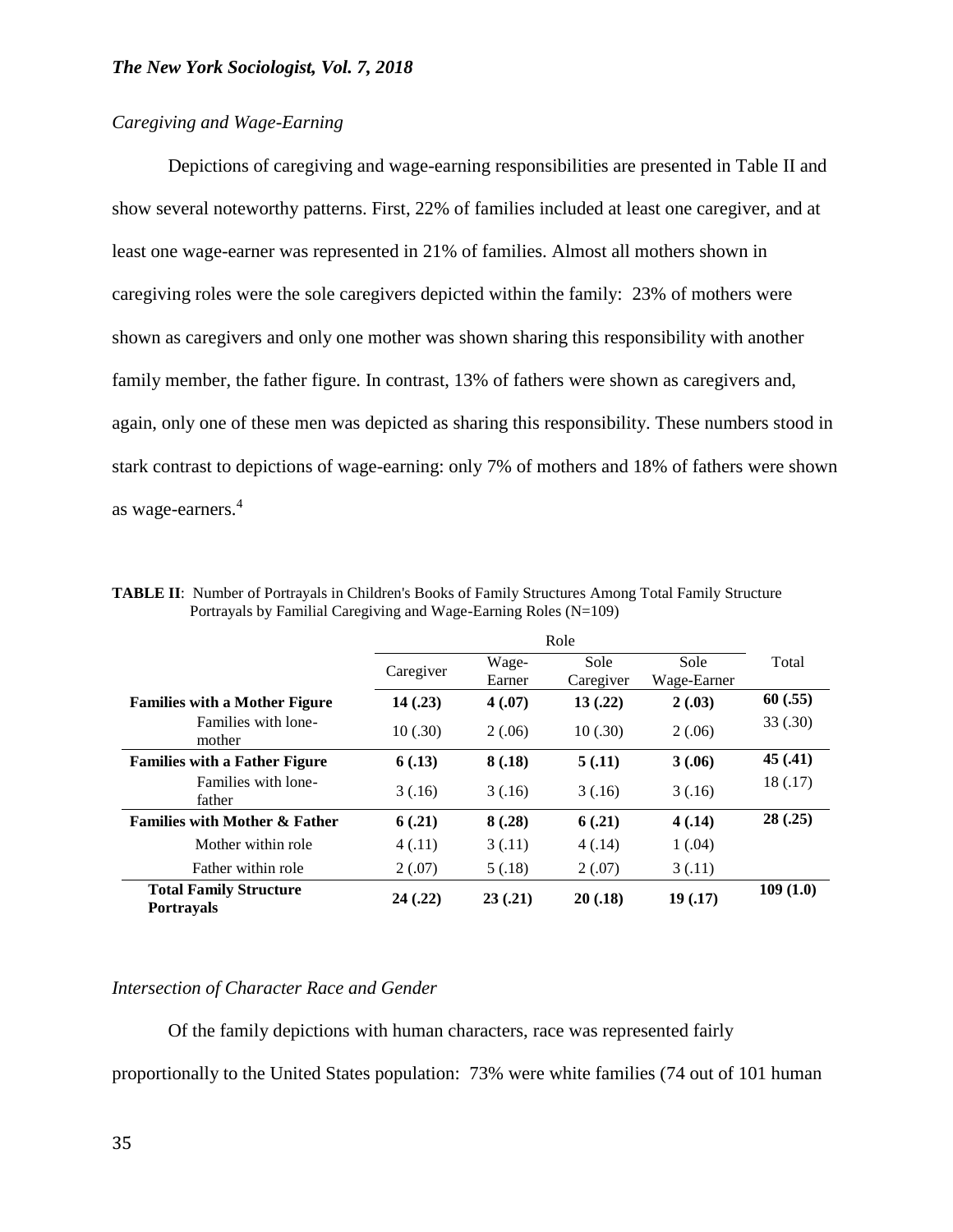character families), 20% were black families (20 out of 101 human character families), and 2% were biracial families (2 out of 101 human character families). As shown in Table III, of all family depictions with white characters, 45% were lone-parent families: 28% were lone-mother families and 16% were lone-father families. Similarly, 50% of all black character family portrayals were lone-parent families: 30% were lone-mother families, 20% were lone-father families.

|                                  |                                                      | Race      |              |
|----------------------------------|------------------------------------------------------|-----------|--------------|
|                                  |                                                      | White     | <b>Black</b> |
| Lone-parent                      |                                                      |           |              |
| families                         |                                                      | 33(0.45)  | 10(.50)      |
|                                  | Families with mother as lone-parent                  | 21 (.28)  | 6(.30)       |
|                                  | Families with father as lone-parent                  | 12(.16)   | 4(0.20)      |
|                                  | <b>Families with a Mother and Father Figure</b>      | 18(.24)   | 7(0.35)      |
|                                  | Explicitly married mother and father                 | 2(0.03)   | 2(0.05)      |
|                                  | Not explicitly married mother and<br>father          | 16(.21)   | 5(0.25)      |
| <b>Families without Children</b> |                                                      | 6 $(.08)$ | 3(.15)       |
| <b>Families with Child(ren)</b>  |                                                      | 68 (.92)  | 17(.85)      |
|                                  | <b>Families including explicitly married members</b> | 9(0.12)   | 7(0.35)      |
|                                  | with children                                        | 2(0.03)   | 3(0.15)      |
|                                  | without children                                     | 7(0.09)   | 4 $(.20)$    |
|                                  | <b>Families with Extended Family Members</b>         | 15(.20)   | 2(.10)       |
| <b>Total Families</b>            |                                                      | 74 (1.0)  | 20(1.0)      |

**TABLE III**: Number of Portrayals in Children's Books of Family Structures by Character Race (N=94)

When considering the intersection of race, gender, and familial role, families of both racial categories were about equally likely to portray family members as care-givers: 24% of white families and 20% of black families had caregivers. However, unexpectedly, as shown in Table IV, white families were slightly more egalitarian in familial caregiving than black families: 61% of white caregivers were female and 39% were male, while 75% of black caregivers were female while 25% were male.<sup>5</sup>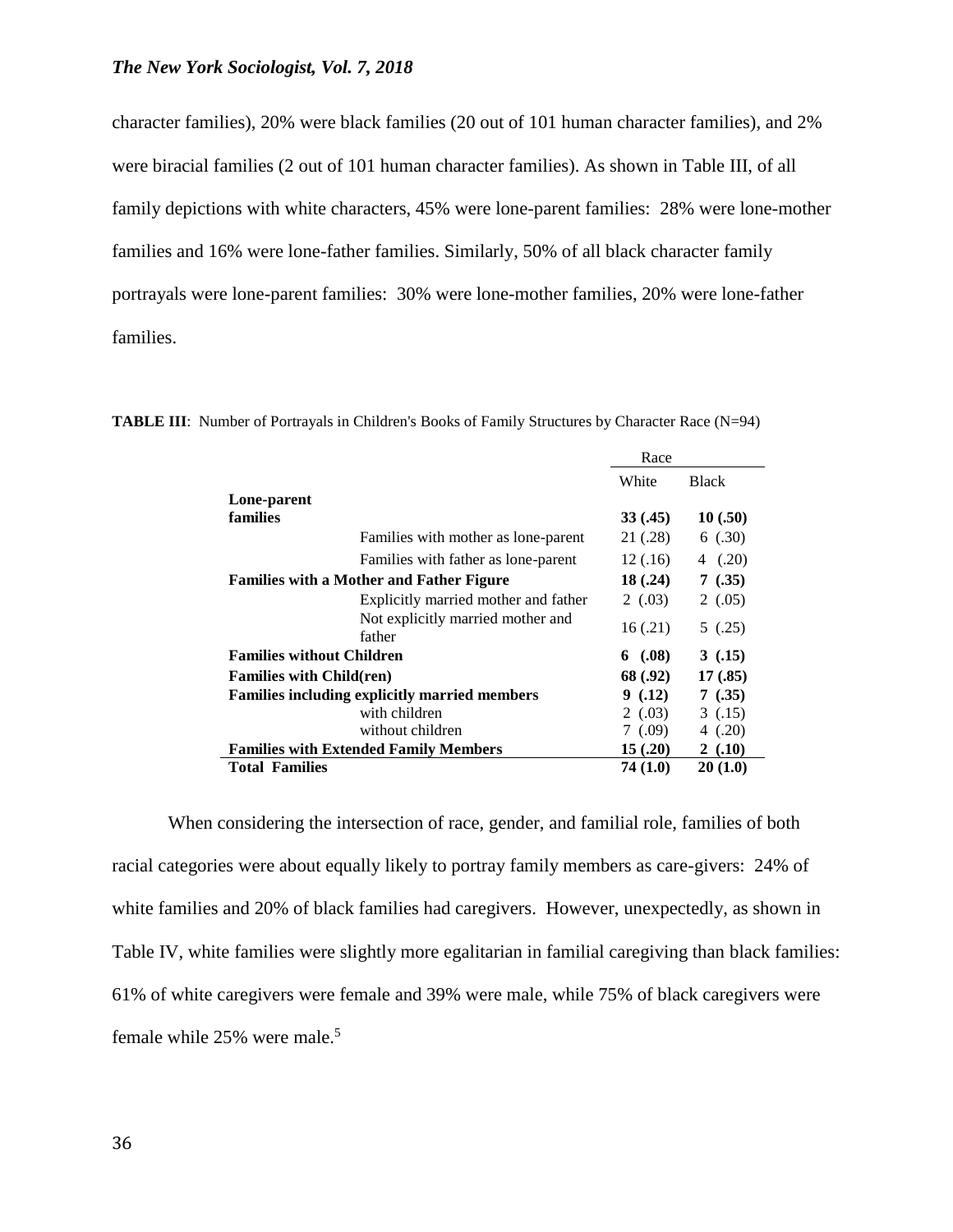| <b>TABLE IV:</b> Number of Portrayals in Children's Books of Familial Caregiving and Wage-Earning Roles by |
|------------------------------------------------------------------------------------------------------------|
| Character Gender and Character Race $(N=94)$                                                               |

|                                          | Race      |                |
|------------------------------------------|-----------|----------------|
|                                          | White     | <b>Black</b>   |
| Female as caregivers                     | 11(.61)   | 3(.75)         |
| Male as caregiver                        | 7(.39)    | 1(.25)         |
| Total family members as care givers      | 18        | 4              |
|                                          |           |                |
| Mother as caregivers                     | 9(.64)    | 2(.67)         |
| Father as caregiver                      | 5(.36)    | 1(.33)         |
| Total parents as care givers             | 14        | 3              |
|                                          |           |                |
| Married females as caregivers            | na        | 2(1.00)        |
| Married males as caregivers              | na        | 0(.00)         |
| Total married caregivers                 | $\Omega$  | 2              |
| Females as wage-earners                  | (00.00)   | 5(.50)         |
| Males as wage-earners                    | 13 (1.00) | 5(.50)         |
| Total family members as wage-<br>earners | 13        | 10             |
|                                          |           |                |
| Mothers as wage-earners                  | (00.00)   | 3(.75)         |
| Fathers as wage-earners                  | 5(1.00)   | 1(.25)         |
| Total parents as wage-earners            | 5         | $\overline{4}$ |
| Married females as wage-earners          | 0(.00)    | 4(.57)         |
| Married males as wage-earners            | 5(1.00)   | 3(.43)         |
| Total married wage-earners               | 5         | 7              |

Racial discrepancies in regard to wage-earning activities were in line with hypotheses. Black families were more than twice as likely as white families to show wage-earning family members (50% compared to 18%; not shown in tables). And, as expected, black families were more egalitarian than white families in familial wage-earning. When family members of all types were considered, in black families, 50% of wage-earners were female and 50% were male. In contrast, all wage-earners within white families were male.<sup>6</sup>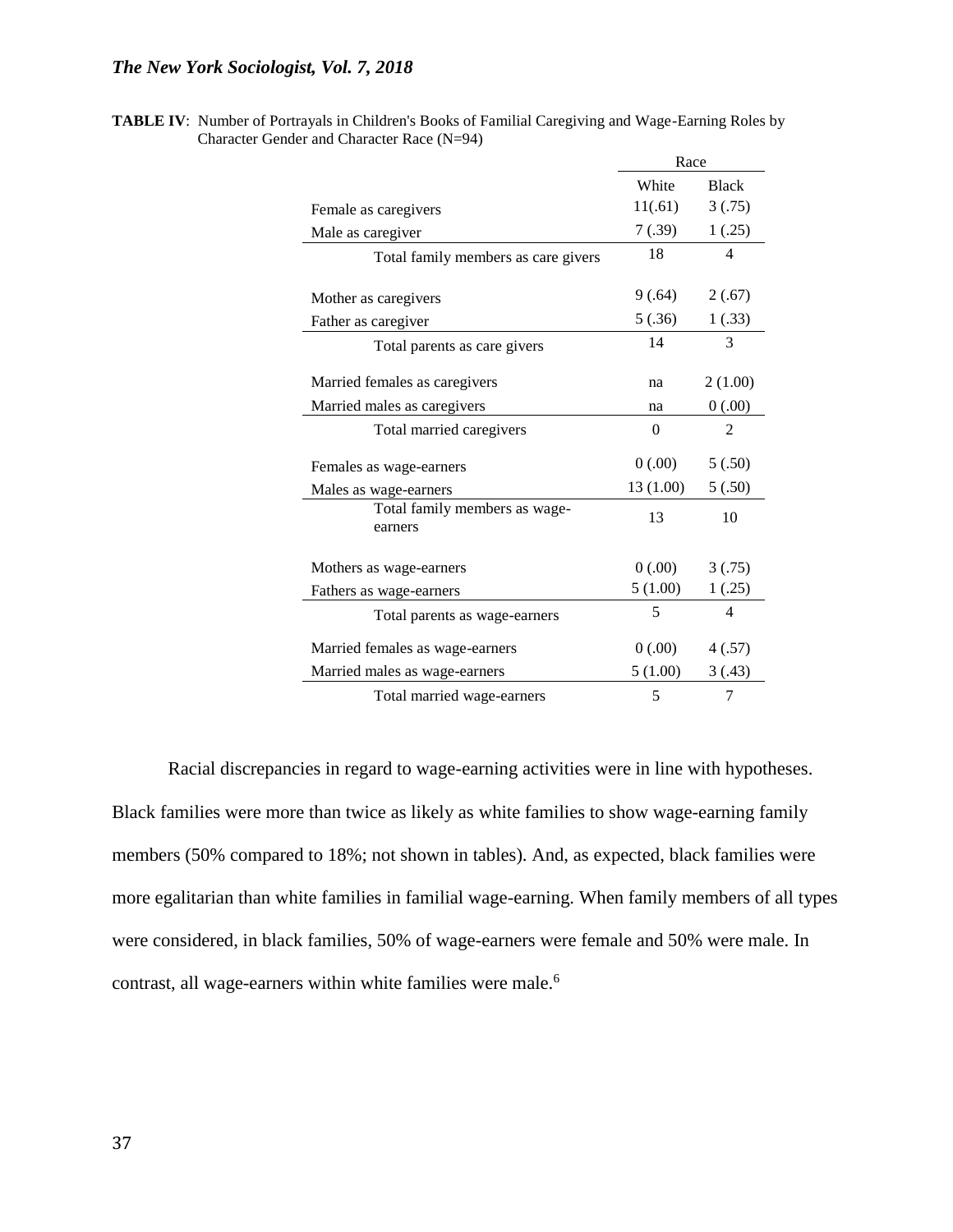#### *Children's Books Versus U. S. Families*

In a subsequent analysis not shown, many noteworthy differences were found between representations within this sample of children's storybooks and statistics for U.S. families. There was a significant discrepancy between rates of lone-parent representations and actual rates of lone-parenthood in the population. According to the U.S. Census, in 2000, 76% of U.S. families had 2 parents present. This figure is far greater than the percentage of families containing both mother and father characters found in the books (35%). On the other hand, although only 24% of families in the actual population were single-parent families, 45% of all white families and 55% of all black families in this sample portrayed only one parent. Furthermore, of all families depicted in these books having both a mother and father present, only 11% of these couples were explicitly married. In contrast, the Census shows that, in 2000, 68% of children lived with two married parents.

Substantial discrepancy was also found between the sampled books and the actual distribution of family structures with extended family members in the United States. According to the U.S. Census, in 2004, 4% of children lived without a parent in the household, and the majority of these children (2% of all children) lived with only grandparents in the home. Of all families depicted in this sample, 17% included extended family members (20% of white families and 10% of black families). These figures included situations in which the family members were explicitly depicted as, for example, grandson and grandfather, but the living arrangements were often unclear. In the majority of these books, it was impossible to know with any certainty from the text and illustrations if the extended family members lived within the same household. Similarly, the lack of parent portrayals within many of these stories did not necessarily imply that the parents did not live in the household. The reader is left to interpret the absence in a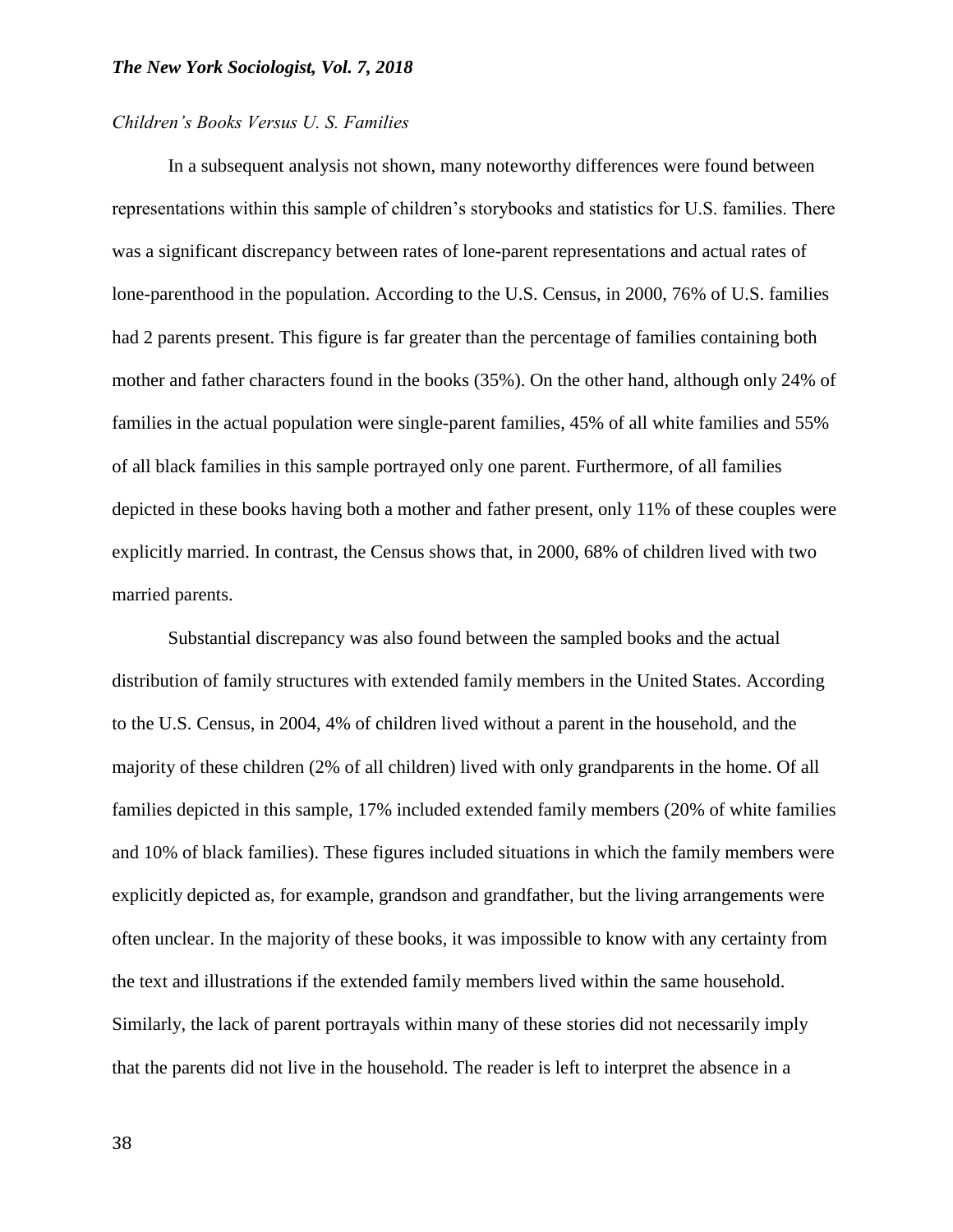variety of ways, including making the assumption that the parent is simply missing from the story but does live within the household or that the child is visiting the home of the extended family member.

Another noteworthy finding relates to the number of parents portrayed as wage-earners in the books studied. The number of wage-earning parents depicted in this sample was significantly lower than the actual rates of labor force participation among U.S. parents in 2004. For example, only 6% of characters portrayed as lone-mothers were shown working, while in the actual population in 2004, 72% of single mothers were in the labor force. Those families with black characters were more representative of the actual population in terms of wage-earning activities. It was found that 15% of black mothers were depicted in wage-earning activity, but no white mothers were shown in this role.

#### **DISCUSSION**

Though family structure and marital status were left ambiguous in most of the stories sampled, mothers remained more common than fathers in this sample. This finding was consistent with the findings of Anderson and Hamilton (2005) but stood in contrast to that of Flannery-Quinn (2003) which found that fathers and mothers were depicted in relatively equal rates, a discrepancy that may be due to the use of disparate units of analysis. The current study reveals that 64% of lone-parent families were lone-mothers and 35% were lone-fathers. These findings are similar to Flannery-Quinn's later work (2009), indicating that lone-parent portrayals were twice as likely to be lone-mothers as lone-fathers. In no lone-parent stories was it made explicit that the parent was a lone-parent, leaving room for individual reader interpretation.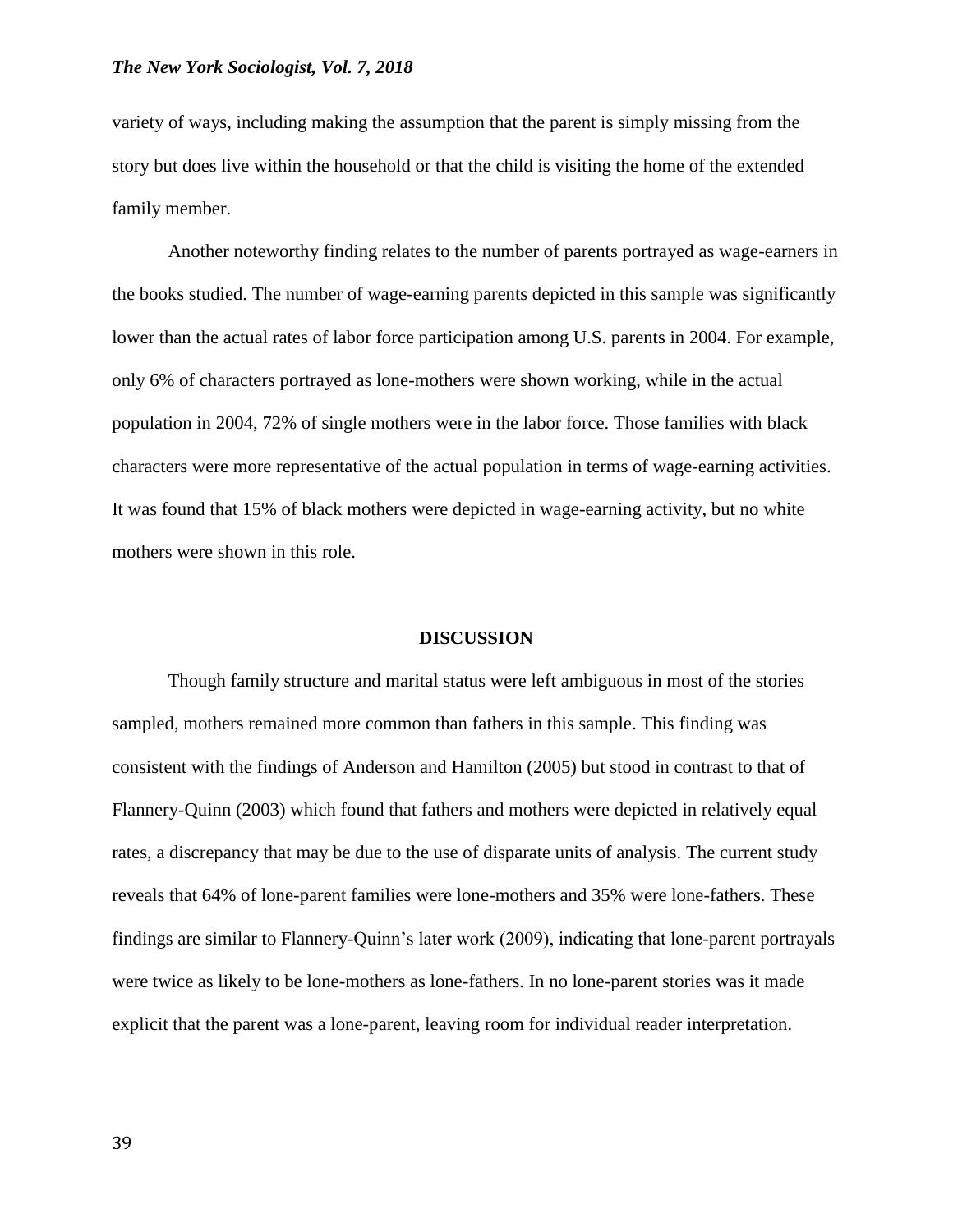Consistent with the findings of Flannery-Quinn (2003), and in line with our hypotheses, mothers were much more commonly (nearly twice more likely) portrayed within familial caregiving roles than were fathers. Although relatively few mothers were shown in wageearning roles (7% of all mothers), and twice as many fathers were shown taking part in wageearning activities than mothers, this stood in stark contrast to the findings of the 1972 study by Weitzman and colleagues which found that no Caldecott award-winning books depicted females in occupational roles as well as later work that noted only one portrayal of a working mother (Kortenhaus and Demarest 1993). Within the current sample, wage-earning was much more likely to be shown as a shared responsibility than was caregiving. Only 1 family depicted shared caregiving responsibilities but half of wage-earning mothers and nearly two thirds of wageearning fathers shared wage-earning responsibility. Thus, as more women have moved into the workforce and the number of dual wage-earner families has increased, children's literature has become more likely to reflect this reality than in the past, although that amount is still negligible. Though the changes noted in the current research are promising, overall, findings indicate that children's literature continues to transmit a message to children that mothers play a larger part in children's day-to-day lives than fathers, while fathers assume more of the financial responsibility in families. As Heller noted, "presenting nurturing images of fathers in picture book illustrations reinforces the young child's positive view of parenthood. This ideally should include fathers in both child care and occupational roles" (1997:38).

When discussing these findings, it must be taken into consideration that the number of wage-earning activities depicted in these books were not large, and, even in those families in which wage-earning activity was included in the story, it was unclear if the character was the only wage-earner or if responsibilities were shared but left undiscussed. A lack of explicit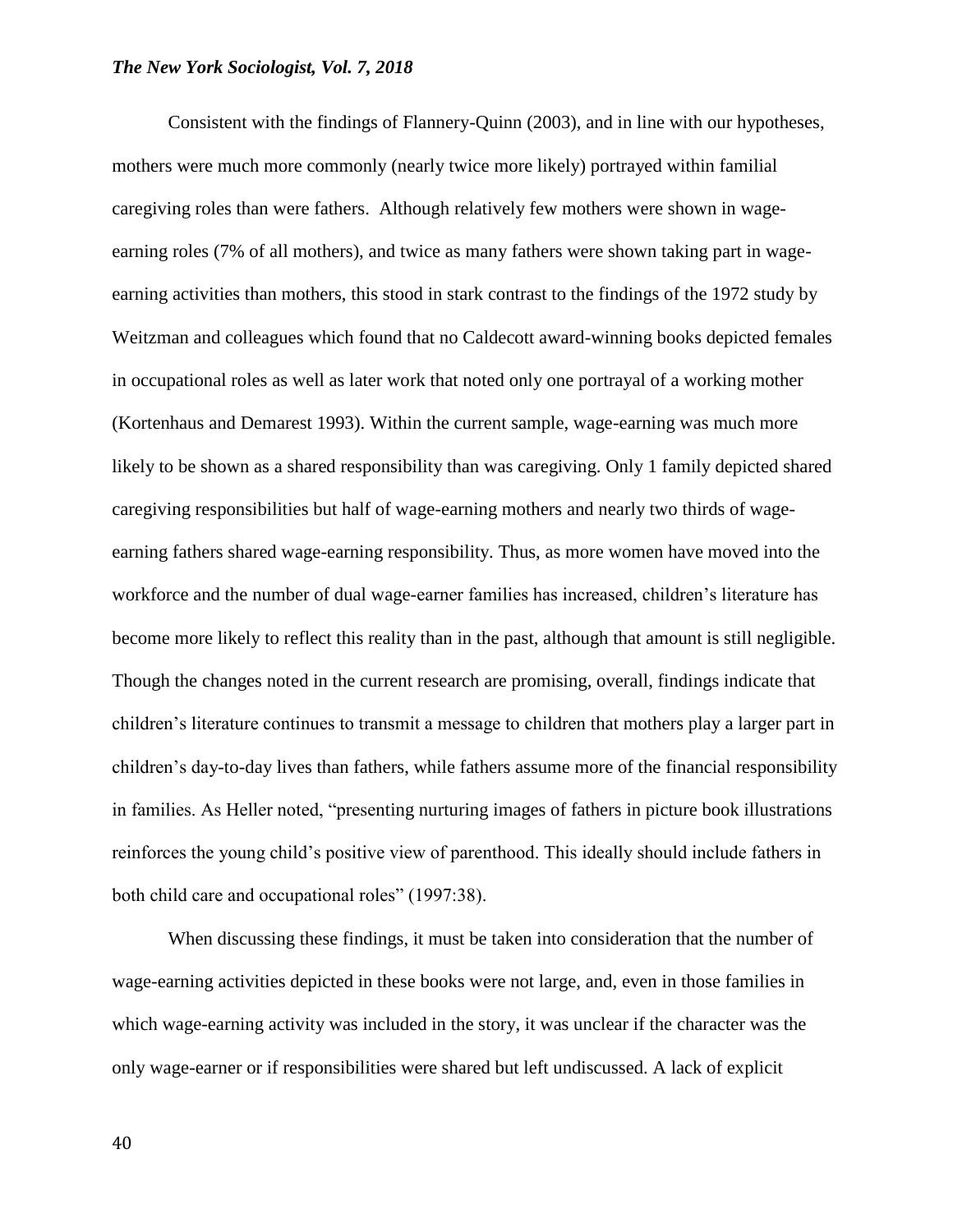portrayal of wage-earning does not necessarily imply lack of employment, but, rather, leaves room for individual interpretation. This ambiguity affords the reader the opportunity to view the characters in a variety of ways, free from the constraints of clearly defined roles. This could serve as a great benefit to children whose family members take on a variety of responsibilities. This is true for familial caregiving as well.

Noteworthy results also emerged in regard to the intersection of race and family structure and roles, especially in relation to gender. Overall, of the family depictions with human characters, 73% were white and 20% were black. These results run contrary to our hypotheses based on an underrepresentation of black characters found in earlier research exploring children's literature throughout the twentieth century. Not only were minority families represented in the current sample more proportionally to the United States population than discovered in previous research, this sample was also void of any negative, oversimplified or stereotyped portrayals of minority characters. This finding offers evidence of more accurate and positive representation of black characters in contemporary children's literature and should serve as a call for future research using larger sample sizes and a wider variety of book types to see if substantial change can be noted since Morgan's (2009) findings of underrepresentation and pervasive negative and inaccurate portrayals of minority characters in children's literature published during the twentieth century.

In the current study, black families were slightly more likely than white families to be lone-parent families. As hypothesized, families of both racial categories were equally likely to portray care-givers but it was shown that white families were slightly more egalitarian in their familial caregiving than black families. This discrepancy was small but unanticipated. This could be due to a stronger focus on familial wage-earning within stories with black families. This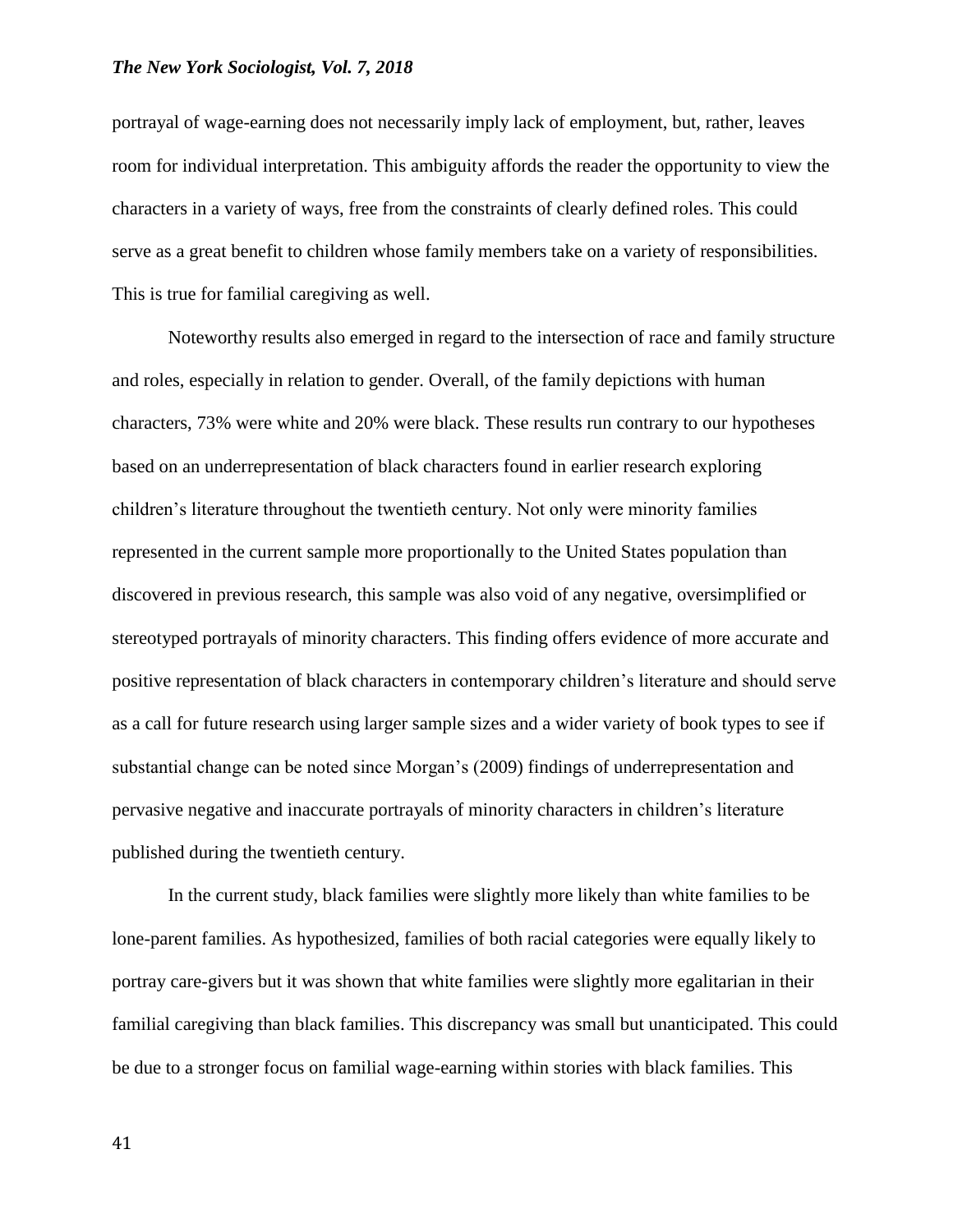finding warrants further investigation, as it could also be a result of the small number of black families depicted.

Notable racial disparities were found in regard to wage-earning activities. As hypothesized, black families were substantially more likely than white families to show wageearning family members. In black families, wage earners were three times more likely to be mothers than fathers, but in white families no wage earners were mothers. When considering all family members, it was found that half of wage earners in black families were male and half were female, while in white families, all wage earners were male. This finding of more egalitarian gender divisions and less gender stereotyping in books depicting black families lends support to the suggestion of Clark and colleagues that those books created within or for the African-American community would constitute a more "culturally conscious literature" (1993:235). The disparity may be a product of a difference in focus, meaning that books with themes that highlight wage-earning within families (particularly female wage-earning) are more likely to portray racial diversity because authors who are culturally conscious in terms of gender and familial roles may also be more culturally conscious in terms of racial diversity. Just as an underrepresentation of female characters has implications for children's understanding of the value our society places upon women and girls (McCabe et al. 2011), a lack of portrayal of white working mothers could also constitute evidence of "symbolic annihilation" (Tuchman 1978). This exclusion may lead to a devaluing of a mother's role as familial wage-earner, further reinforcing the current patriarchal system and teaching children that this role is less important for mothers than for fathers within white families. This could be of particular concern for white readers, as they may be more likely to identify with white family portrayals and therefore create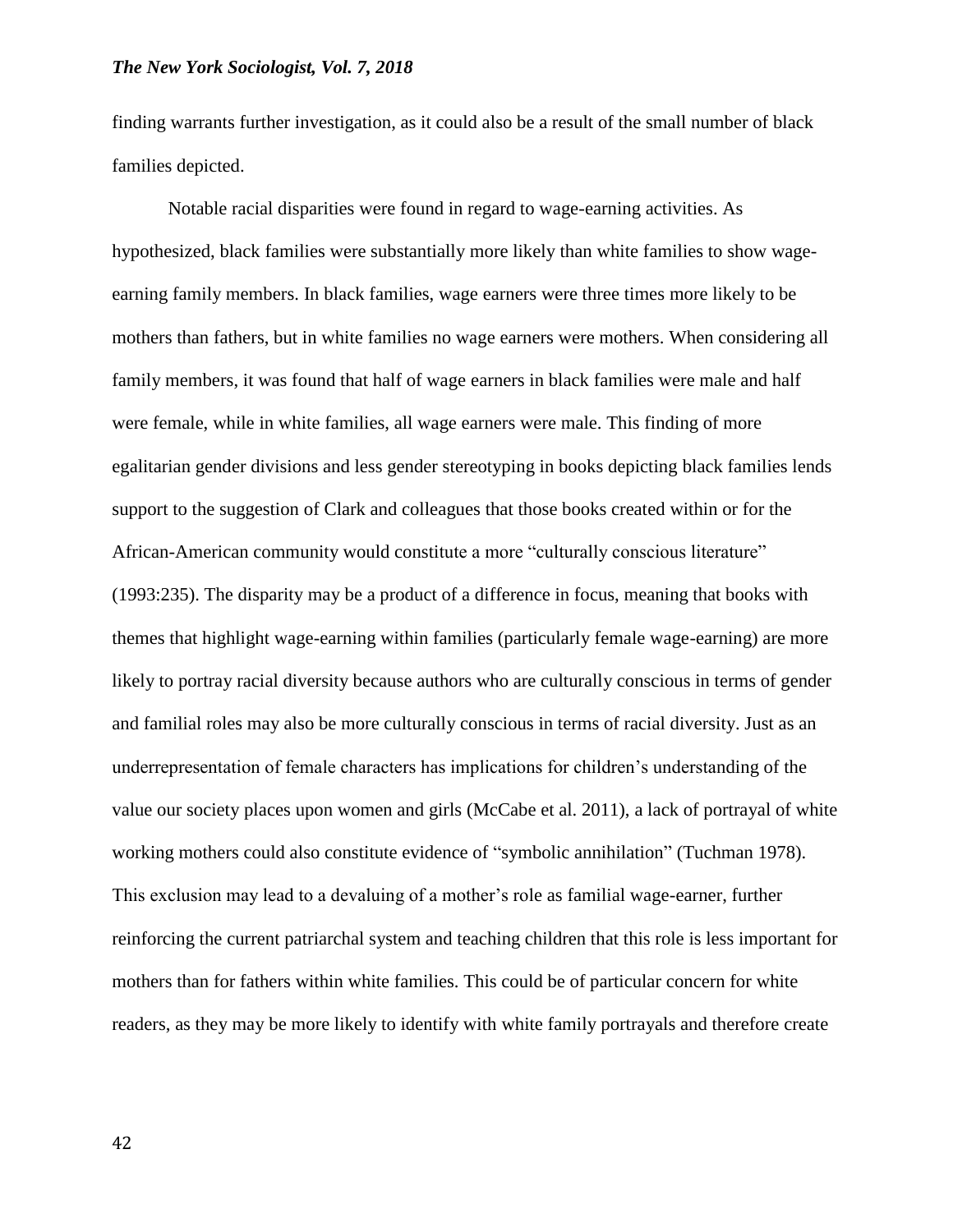a self-image around these depictions. Rather than being exposed to diversity in familial roles, existing stereotypes may be reinforced.

The higher rate of wage-earning within black families relative to white families led to more consistency between familial portrayals and the actual population, as hypothesized. Books with black families were more accurate in their representation of the gender divisions found in the population. However, there remains a great deal of ambiguity as the lack of explicit portrayal of wage-earning does not necessarily imply lack of employment, but, rather, leaves room for interpretation of familial roles.

This research opened up lines of inquiry that need further development. By examining books authored over a longer time span, future research could reveal changes in patterns uncovered here as well as determine if the lack of explicit reference to familial ties is a new phenomenon. Further investigation with a larger sample size is also warranted. Future research should incorporate samples of non-award-winning books, as discrepancies have been noted between various types of books (McCade be at. 2011; Pescosolido et al. 1997; Weitzman et al. 1972). It would be worthwhile to investigate any differences between family depictions found within books of different types and with different audiences. It would also be meaningful to connect the variables explored here to the gender, race and age of the author.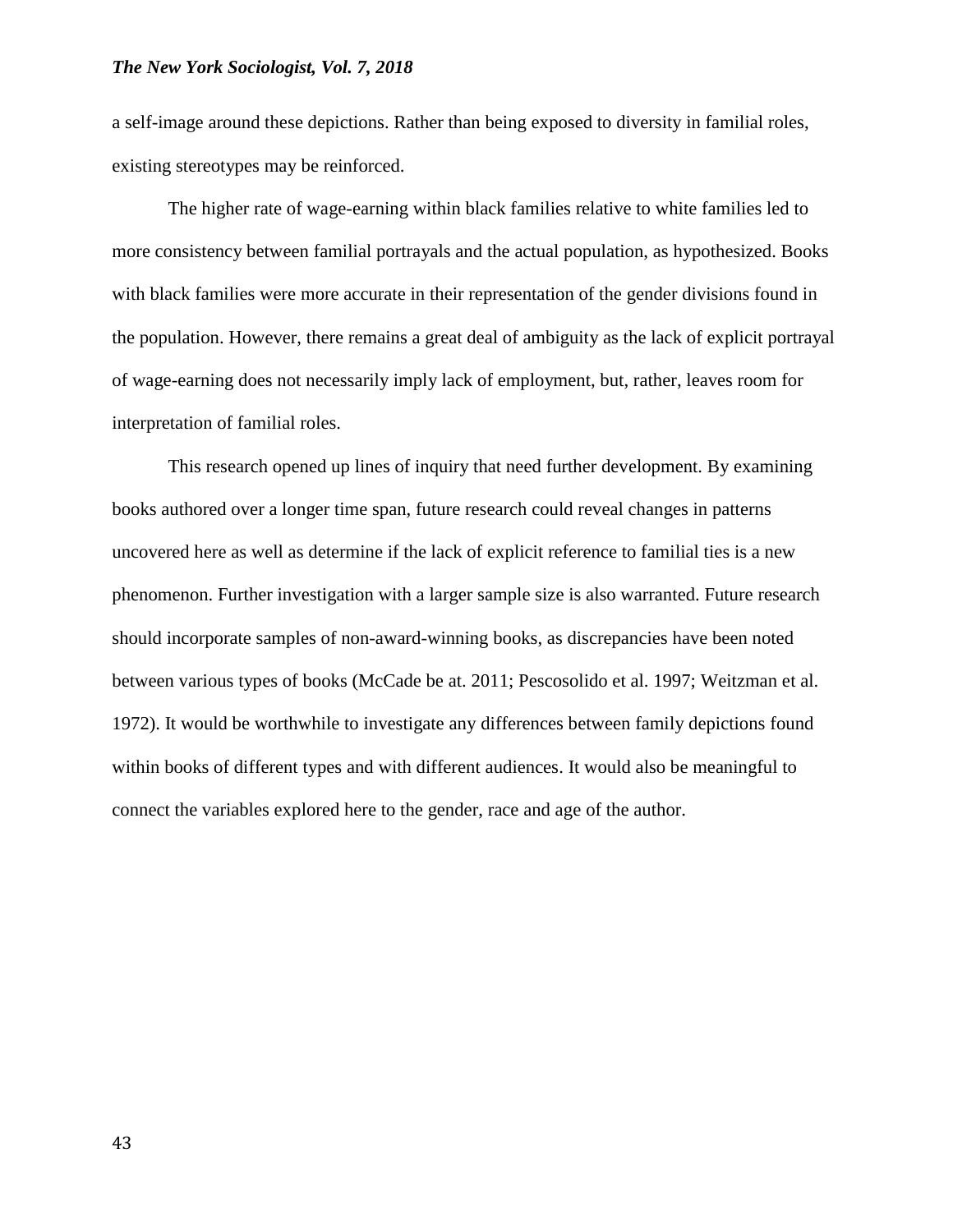### **BIBLIOGRPAHY**

- Agosto, D. E., S. Hughes-Hassell, and C. Gilmore-Cough. 2003. "The All-White World of Middle-School Genre Fiction: Surveying the Field for Multicultural Protagonists." *Children's Literature in Education*  34: 257-275.
- Anderson, David A. and Mykol Hamilton. 2005. "Gender Role Stereotyping of Parents in Children's Picture Books: The Invisible Father." *Sex Roles* 52(3-4): 145-151.
- Beland, Robert M. and Terry L. Mills. 2001. "Positive Portrayal of Grandparents in Current Children's Literature." *Journal of Family Issues* 22(5): 639- 651.
- Bishop, R. S. 1990. "Walk Tall in the World: African American Literature for Today's Children." *The Journal of Negro Education* 59: 556-565.
- Bradford, C. 1998. "Playing with Father: Anthony Browne's Picture Books and the Masculine." *Children's Literature in Education* 29: 79-96.
- Caldecott Medal Homepage. 2012 Association for Library Service to Children. American Library Association. [http://www.ala.org.](http://www.ala.org/)
- Chall, Jeanne S., Eugene Radwin, Valarie W. French, and Cynthia R. Hall. 1979. "Blacks in the World of Children's Books." *Reading Teacher* 32: 527-533.
- Clark, R., M. Almeida, T. Gurka and L. Middleton. 2003a. "Engendering Tots with Caldecotts: An Updated Update." in *How It's Done: An Invitation to Social Research,* 2nd ed., edited by Emily Stier Adler and Roger Clark, Belmont, CA: Wadsworth.
- Clark, Roger. 2007. "From Margin to Margin? Female and Minorities in Newbury and Caldecott Medal-Winning and Honor Books for Children." *International Journal of Sociology of the Family* 33(2): 263- 283.
- Clark, R., J. Guilmain, P. K. Saucier, and J. Tavarez. 2003b. "Two Steps Forward, One Step Back: The Presence of Female Characters and Gender Stereotyping in Award-Winning Picture Books between the 1930s and the 1960s." *Sex Roles* 49: 439-449.
- Clark, R., R. Lennon, and L. Morris. 1993. "Of Caldecotts and Kings: Gendered Images in Recent American Children's Books by Black and Non-Black Illustrators." *Gender & Society* 7(2): 227-245.
- Collins, L. J., B. B. Ingoldsby, and M. M. Dellman. 1984. "Sex-Role Stereotyping in Children's Literature: A Change from the Past." *Childhood Education* 60: 278-285.
- Current Population Survey. 2004. Bureau of the Census for the Bureau of Labor Statistics. [http://www.census.gov/cps.](http://www.census.gov/cps)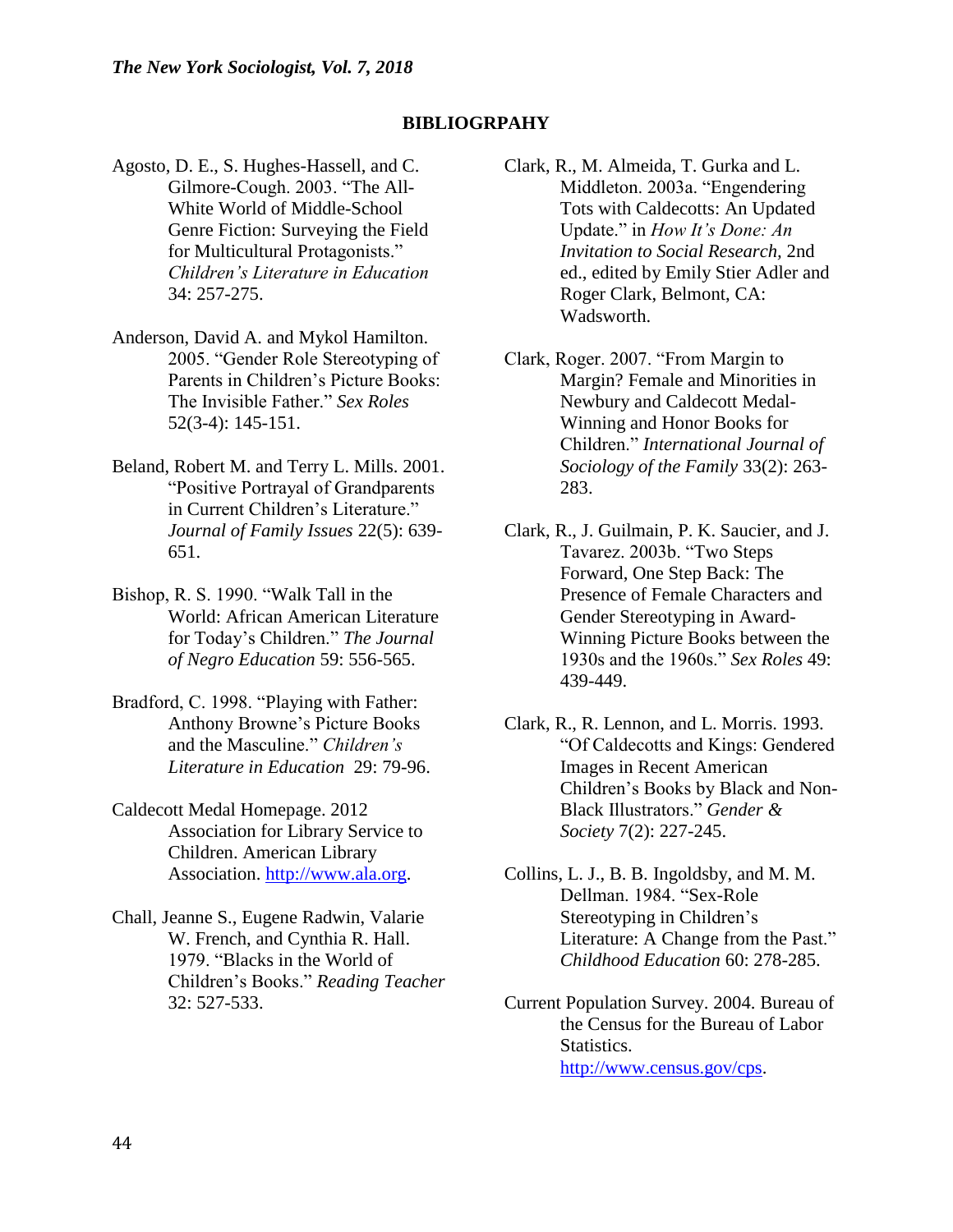- Czaplinski, S. M. 1972. *Sexism in Award-Winning Picture Books.* Pittsburgh, PA:KNOW, Inc.
- Davis, Anita P. and Thomas R. McDaniel. 1999. "You've Come a Long Way, Baby - Or Have You? Research Evaluating Gender Portrayals in Recent Caldecott-Winning Books." *The Reading Teacher* 52(5): 532- 536.
- Diekman, A. B., and S. K. Murnen. 2004. "Learning to be Little Women and Little Men: The Inequitable Gender Equality of Nonsexist Children's Literature." *Sex Roles* 50: 373-385.
- Dougherty, W. H., Wilma Holden and Rosalind Engel. 1987. "An 80s Look for Sex Equality in Caldecott Winners and Honor Books." *Reading Teacher* 40: 394-398.
- Flannery-Quinn, Suzanne M. 2003. "The Portrayal of Male Parents in Caldecott Award-Winning American Picture Books (1938- 2002): Examining the Culture of Fatherhood Presented to Young People." PhD dissertation, Syracuse University, Syracuse, NY.
- \_\_\_\_\_. 2006. "Examining the Culture of Fatherhood in American Children's Literature: Presence, Interactions, and Nurturing Behaviors of Fathers in Caldecott Award Winning Picture Books (1938-2002)." *Fathering* 4(1): 71-96.
- \_\_\_\_\_. 2009. "The Depictions of Fathers and Children in Best-Selling Picture Books in the United States: A Hybrid Semiotic Analysis." *Fathering* 7(2): 140-158.
- Flerx, V., D. Fidler, and R. Rogers. 1976. "Sex Role Stereotypes: Developmental Aspects and Early Intervention." *Child Development* 47: 998-1007.
- Fox, M. 1993. "Men who Weep, Boys who Dance: The Gender Agenda between the Lines in Children's Literature." *Language Arts* 70: 84-88.
- Grauerholz, Elizabeth and Bernice A. Pescosolido. 1989. "Gender Representation in Children's Literature: 1900-1984." *Gender & Society* 3(1): 113-125.
- Hamilton, Mykol C., David Anderson, Michelle Broaddus, and Kate Young. 2006. "Gender Stereotyping and Under-representation of Female Characters in 200 Popular Children's Picture Books: A Twenty-first Century Update." *Sex Roles* 55: 757- 765.
- Heller, Craig. 1994. "Fathers, Children, and Books: Selecting Picture Books that Portray Nurturing Fathers." *Texas Child Care.* Winter: 14-19.
	- \_\_\_\_\_. 1997. "Selecting Children's Picture Books with Strong Black Fathers and Father Figures." *Multicultural Review* 6(1): 38-53.
- Heller, C., B. Cunningham, and H. M. Heller. 2003. "Selecting Children's Picture Books with Positive Native American Fathers and Father Figures." *Multicultural Review*  12(1): 43-48.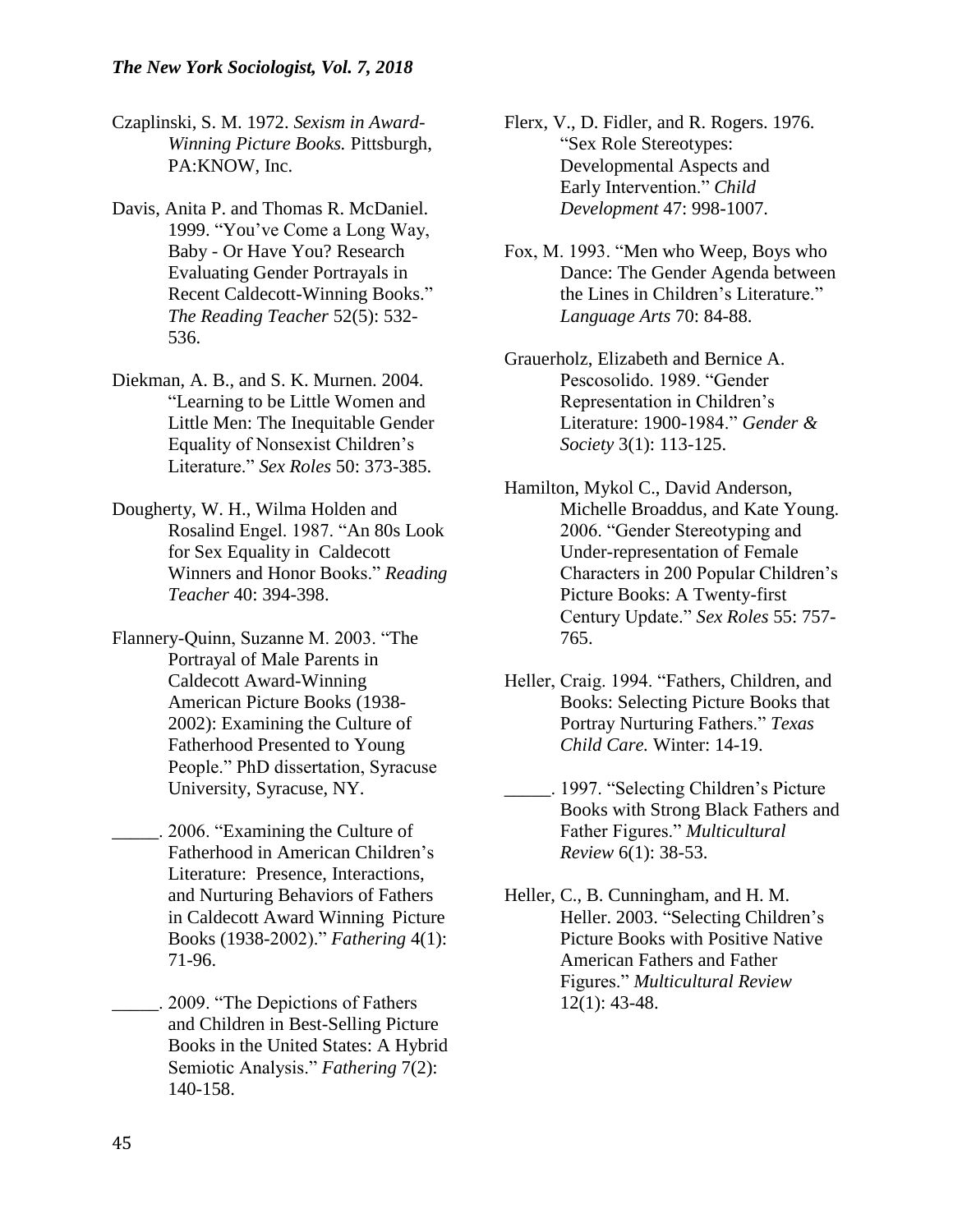- Heller, Craig and Hannah M. Heller. 1998. "Selecting Children's Picture Books with Diverse Jewish Fathers and Father Figures." *Multicultural Review* 7(1): 22-40.
- Heller, Craig, Nancy S. Maldonado, and Hannah M. Heller. 1999. "Mi Papa: A Look at Latino Fathers and Father Figures in Children's Picture Books." *Multicultural Review* 8(12): 18-32.
- Heintz, Katharine E. 1987. "An Examination of Sex and Occupational-Role Presentations of Female Characters in Children's Picture Books." *Women's Studies in Communication*  11: 67-78.
- Heyn, Leah. 1969. "Children's Books." *Women; a journal of liberation* 1: 22-25.
- Kalisa, B. G. 1990. "Africa in Picture Books: Portraits or Preconception." *School Library Journal* 36(2): 36-37.
- Kohler-Flynn, H. 2003. "Gender and Race Portrayal in Children's Picture Books: An Analysis of Recent Caldecott Medal Winners." *Australian Journal of Psychology* Supplement: 50.
- Kortenhaus, C. M. and J. Demerest. 1993. "Gender Role Stereotyping in Children's Literature: An Update." *Sex Roles* 28: 219-232.
- Kramer, L., S. Noorman and R. Brockman. 1999. "Representations of Sibling Relationships in Young Children's Literature." *Early Childhood Research Quarterly* 14(4): 555-574.
- Lo, S. and G. Lee. 1993. "Asian Images in Picture Books: What Stories do we Tell our Children?" *Emergency Librarian* 20(5): 14-18.
- MacCann, D. 1997. "Illustrating the Point: A Commentary on Multicultural and Stereotypic Picture Books." In *The New Press Guide to Multicultural Resources for Young Readers*, edited by D. Muse. New York: The New Press.
- McCabe, Janice; Fairchild, Emily; Grauerholz, Liz; Pescosolido, Bernice A.; and Daniel Tope. 2011. "Gender in Twentieth-Century Children's Books: Patterns of Disparity in Titles and Central Characters." *Gender & Society.* 25: 197.
- Morgan, Hani. 2009. "Gender, Racial, and Ethnic Misrepresentation in Children's Books: A Comparative Look." *Childhood Education* Spring: 187-191.
- Narahara, May. 1998. "Gender Stereotypes in Children's Picture Books*."* Exit Project, University of California, Long Beach, (ERIC Document Reproduction Service No. ED419248.) EDEL 570.
- Neuman, Susan B. 2007. "Learning about Life--Through Books!" *Early Childhood Today* (3) 21(4): 34-43.
- Nieto, S. 1982. "Children's Literature on Puerto Rican Themes." *Interracial Books for Children Bulletin* 14(1-2): 6-16.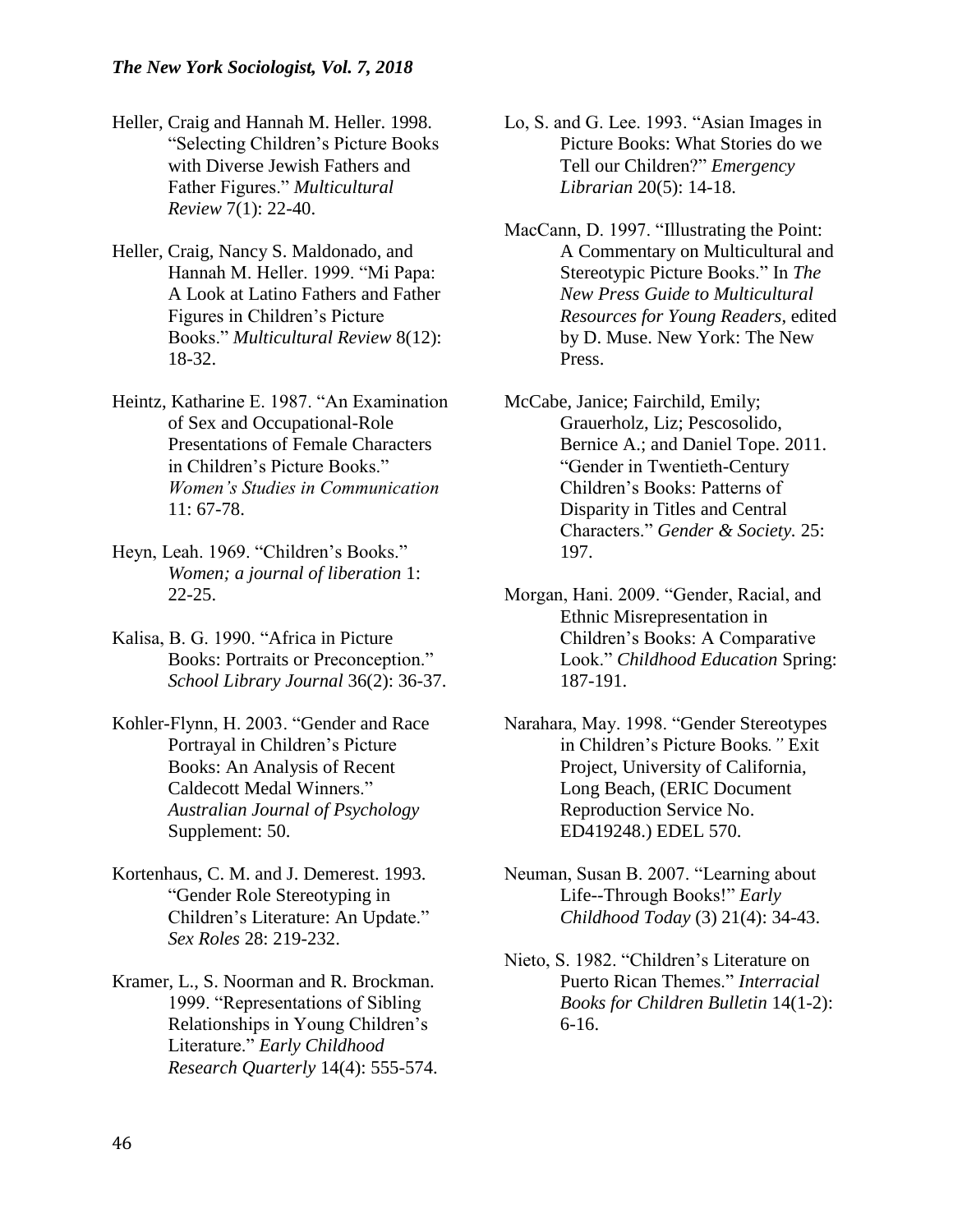- Nilson, Alleen Pace. 1971. "Women in Children's Literature." *College English* 32: 918-25.
- Nilsson, N. L. 2005. "How does Hispanic Portrayal in Children's Books Measure up after 40 years? The Answer is 'It Depends.'" *The Reading Teacher* 58: 534-548.
- Pescosolido, Bernice A., Elizabeth Grauerholz, and Melissa A. Milkie. 1997. "Culture and Conflict: The Portrayal of Blacks in U.S. Children's Picture Books Through the Mid- and Late-Twentieth Century." *American Sociological Review* 62(3): 443-464.
- Purcell, P. and L. Stewart. 1990. "Dick and Jane in 1989." *Sex Roles* 22: 177- 185.
- Pyle, Wilma. 2001. "Sexism in Children's Literature." *Theory into Practice*  15(2): 116-119.
- Roberts, L., E. Dean and M. Holland. 2005. "Contemporary American Indian Cultures in Children's Picture Books." *Young Children.* National Association for the Education of Young Children*.* (November) [http://www.naeyc.org/files/yc/file/20](http://www.naeyc.org/files/yc/file/20%090511/Roberts1105BTJ.pdf) [0511/Roberts1105BTJ.pdf.](http://www.naeyc.org/files/yc/file/20%090511/Roberts1105BTJ.pdf)
- Rocha, O. J. and F. S. Dowd. 1993. "Are Mexican-American Females Portrayed Realistically in Fiction for Grades K-3? A Content Analysis." *Multicultural Review* 2(4): 60-69.
- Stewig, John and Margaret Higgs. 1973. "Girls Grow Up To Be Mommies: A Study of Sexism in Children's Literature." In *Issues in Children's Book Selection.* New York: R.R. Bowker Co.
- Trelease, J. 1985. *The Read-Aloud Handbook*. New York: Penguin Books.
- Trepanier-Street, M. L. and J. S. Romatowski. 1999. "The Influence of Children's Literature on Gender Role Perceptions: A Reexamination." *Early Childhood Education Journal* 26:155-159.
- Tuchman, Gaye. 1978. "The Symbolic Annihilation of Women by the Mass Media." In *Hearth and Home: Images of Women in the Mass Media,* edited by G. Tuchman, A. K. Daniels, and J. Benet. New York: Oxford University Press.
- Weitzman, Lenore J., Deborah Eifler, Elizabeth Hokada, and Catherine Ross. 1972. "Sex-Role Socialization in Picture Books for Preschool Children." *American Journal of Sociology* 77(6): 1125- 1150.
- U. S. Census. 2000, 2004. U. S. Census Bureau. http/[/www.census.gov.](http://www.census.gov/)
- Yokota, J. 1999. "Japanese and Japanese Americans: Portrayals in Recent Children's Books." *Book Links* 8(3): 47-53.